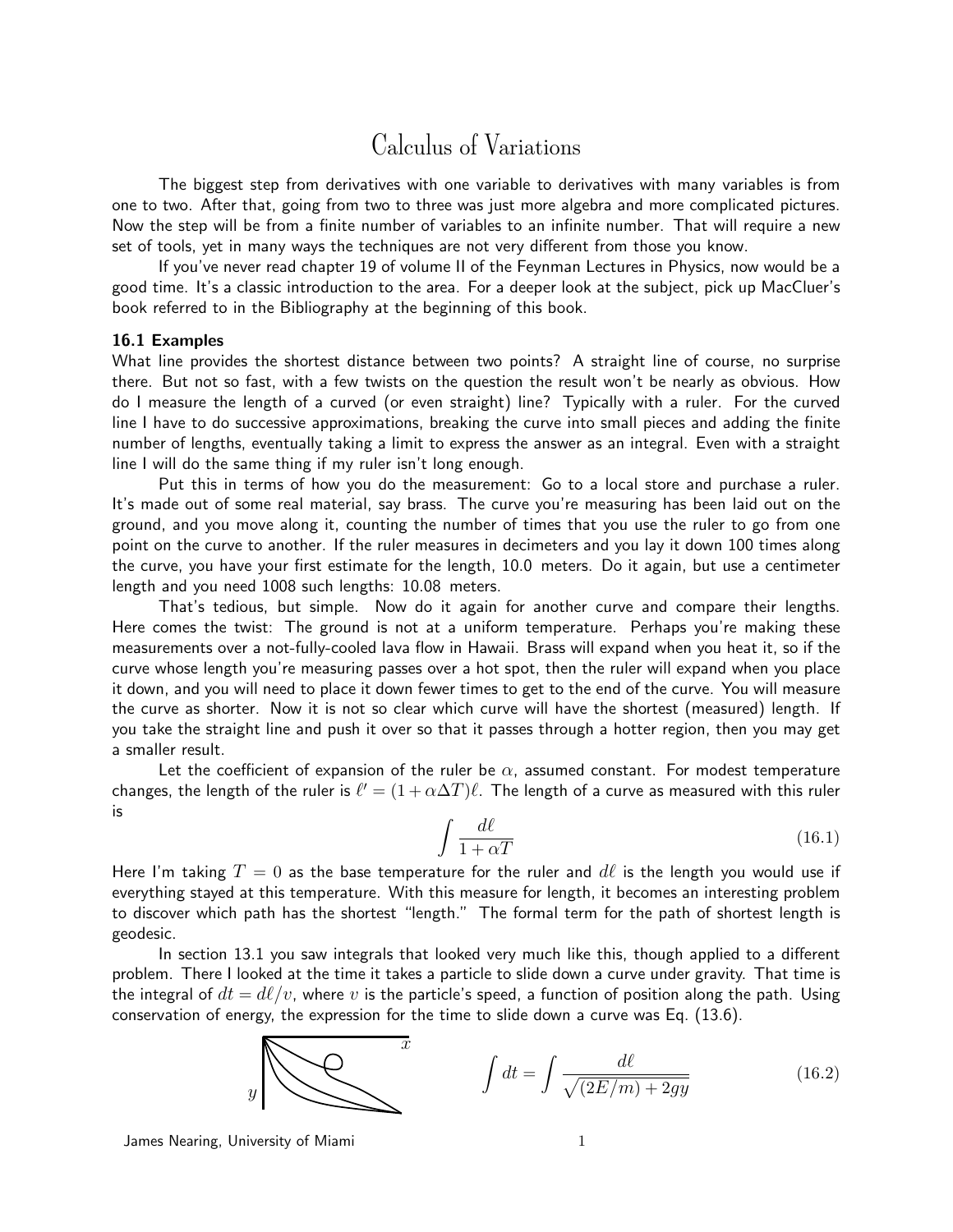In that chapter I didn't attempt to answer the question about which curve provides the quickest route to the end, but in this chapter I will. Even qualitatively you can see a parallel between these two problems. You get a shorter length by pushing the curve into a region of higher temperature. You get a shorter time by pushing the curve lower, (larger  $y$ ). In the latter case, this means that you drop fast to pick up speed quickly. In both cases the denominator in the integral is larger. You can overdo it of course. Push the curve too far and the value of  $\int dl$  itself can become too big. It's a balance.

In problems 2.35 and 2.39 you looked at the amount of time it takes light to travel from one point to another along various paths. Is the time a minimum, a maximum, or neither? In these special cases, you saw that this is related to the focus of the lens or of the mirror. This is a very general property of optical systems, and is an extension of some of the ideas in the first two examples above.

These questions are sometimes pretty and elegant, but are they related to anything else? Yes. Newton's classical mechanics can be reformulated in this language and it leads to powerful methods to set up the equations of motion in complicated problems. The same ideas lead to useful approximation techniques in electromagnetism, allowing you to obtain high-accuracy solutions to problems for which there is no solution by other means.

## 16.2 Functional Derivatives

It is time to get specific and to implement\* these concepts. All the preceding examples can be expressed in the same general form. In a standard  $x-y$  rectangular coordinate system,

$$
d\ell = \sqrt{dx^2 + dy^2} = dx\sqrt{1 + \left(\frac{dy}{dx}\right)^2} = dx\sqrt{1 + y'^2}
$$

Then Eq.  $(16.1)$  $(16.1)$  is

$$
\int_{a}^{b} dx \, \frac{\sqrt{1+y'^2}}{1+\alpha T(x,y)}\tag{16.3}
$$

This measured length depends on the path, and I've assumed that I can express the path with  $y$  as a function of x. No loops. You can allow more general paths by using another parametrization:  $x(t)$  and  $y(t)$ . Then the same integral becomes

<span id="page-1-0"></span>
$$
\int_{t_1}^{t_2} dt \, \frac{\sqrt{\dot{x}^2 + \dot{y}^2}}{1 + \alpha T(x(t), y(t))}
$$
\n(16.4)

The equation  $(16.2)$  $(16.2)$  $(16.2)$  has the same form

$$
\int_{a}^{b} dx \frac{\sqrt{1+y'^2}}{\sqrt{(2E/m)+2gy}}
$$

And the travel time for light through an optical system is

$$
\int dt = \int \frac{d\ell}{v} = \int_a^b dx \, \frac{\sqrt{1 + y'^2}}{v(x, y)}
$$

where the speed of light is some known function of the position.

<sup>\*</sup> If you find the methods used in this section confusing, you may prefer to look at an alternate approach to the subject as described in section [16.6](#page-11-0). Then return here.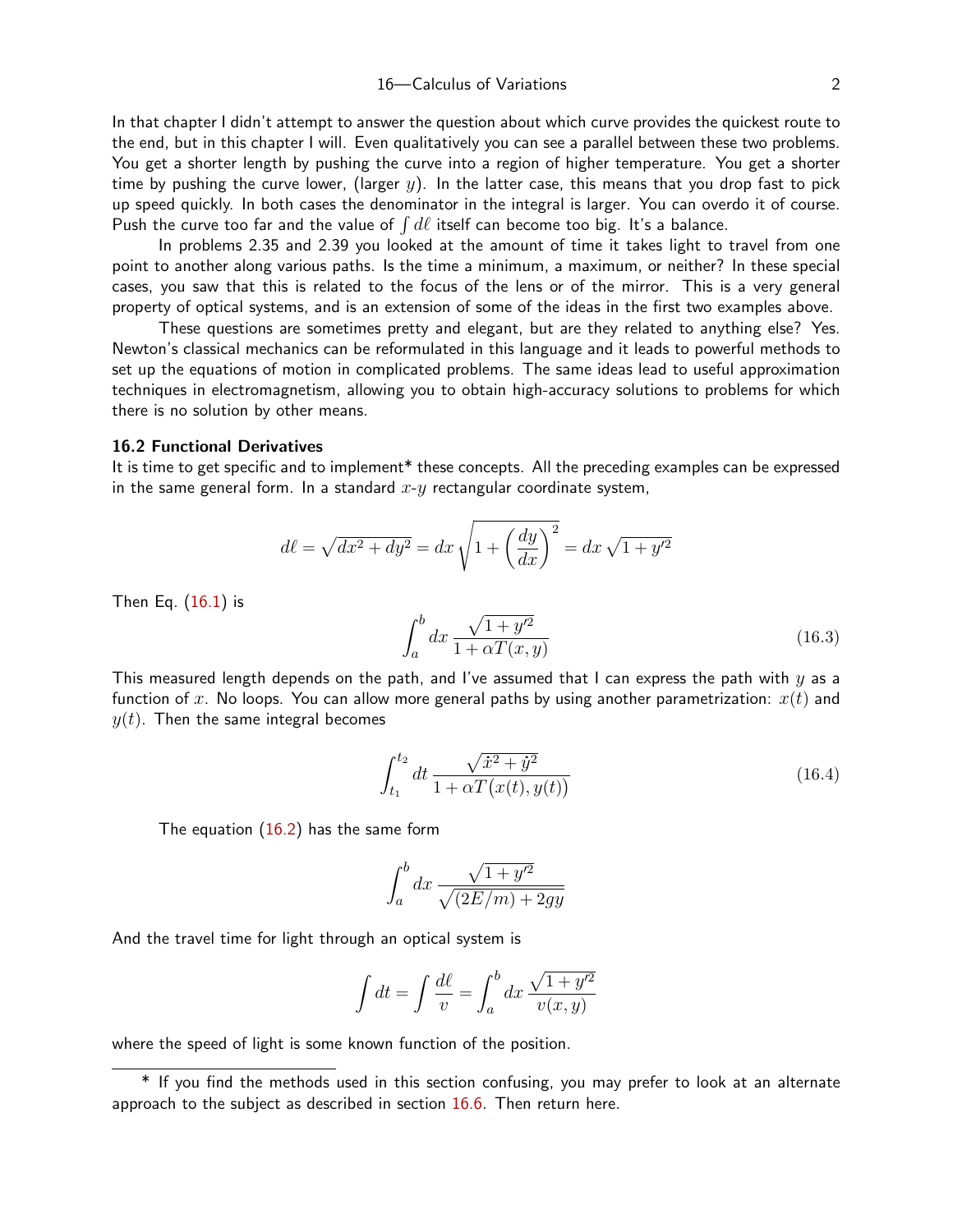In all of these cases the output of the integral depends on the path taken. It is a functional of the path, a scalar-valued function of a function variable. Denote the argument by square brackets.

<span id="page-2-2"></span>
$$
I[y] = \int_{a}^{b} dx F(x, y(x), y'(x))
$$
\n(16.5)

The specific  $F$  varies from problem to problem, but the preceding examples all have this general form, even when expressed in the parametrized variables of Eq. ([16.4](#page-1-0)).

The idea of differential calculus is that you can get information about a function if you try changing the independent variable by a small amount. Do the same thing here. Now however the independent variable is the whole path, so I'll change that path by some small amount and see what happens to the value of the integral  $I$ . This approach to the subject is due to Lagrange. The development in section [16.6](#page-11-0) comes from Euler.

<span id="page-2-0"></span>

$$
\Delta I = I[y + \delta y] - I[y]
$$
  
= 
$$
\int_{a+\Delta a}^{b+\Delta b} dx F(x, y(x) + \delta y(x), y'(x) + \delta y'(x)) - \int_a^b dx F(x, y(x), y'(x))
$$
 (16.6)

The (small) function  $\delta y(x)$  is the vertical displacement of the path in this coordinate system. To keep life simple for the first attack on this problem, I'll take the special case for which the endpoints of the path are fixed. That is,

$$
\Delta a = 0, \qquad \Delta b = 0, \qquad \delta y(a) = 0, \qquad \delta y(b) = 0
$$

To compute the value of Eq. [\(16.6](#page-2-0)) use the power series expansion of  $F$ , as in section 2.5.

$$
F(x + \Delta x, y + \Delta y, z + \Delta z) = F(x, y, z) + \frac{\partial F}{\partial x} \Delta x + \frac{\partial F}{\partial y} \Delta y + \frac{\partial F}{\partial z} \Delta z + \frac{\partial^2 F}{\partial x^2} \frac{(\Delta x)^2}{2} + \frac{\partial^2 F}{\partial x \partial y} \Delta x \Delta y + \cdots
$$

For now look at just the lowest order terms, linear in the changes, so ignore the second order terms. In this application, there is no  $\Delta x$ .

$$
F(x, y + \delta y, y' + \delta y') = F(x, y, y') + \frac{\partial F}{\partial y} \delta y + \frac{\partial F}{\partial y'} \delta y'
$$

plus terms of higher order in  $\delta y$  and  $\delta y'$ .

Put this into Eq. ([16.6](#page-2-0)), and

<span id="page-2-1"></span>
$$
\delta I = \int_{a}^{b} dx \left[ \frac{\partial F}{\partial y} \delta y + \frac{\partial F}{\partial y'} \delta y' \right]
$$
 (16.7)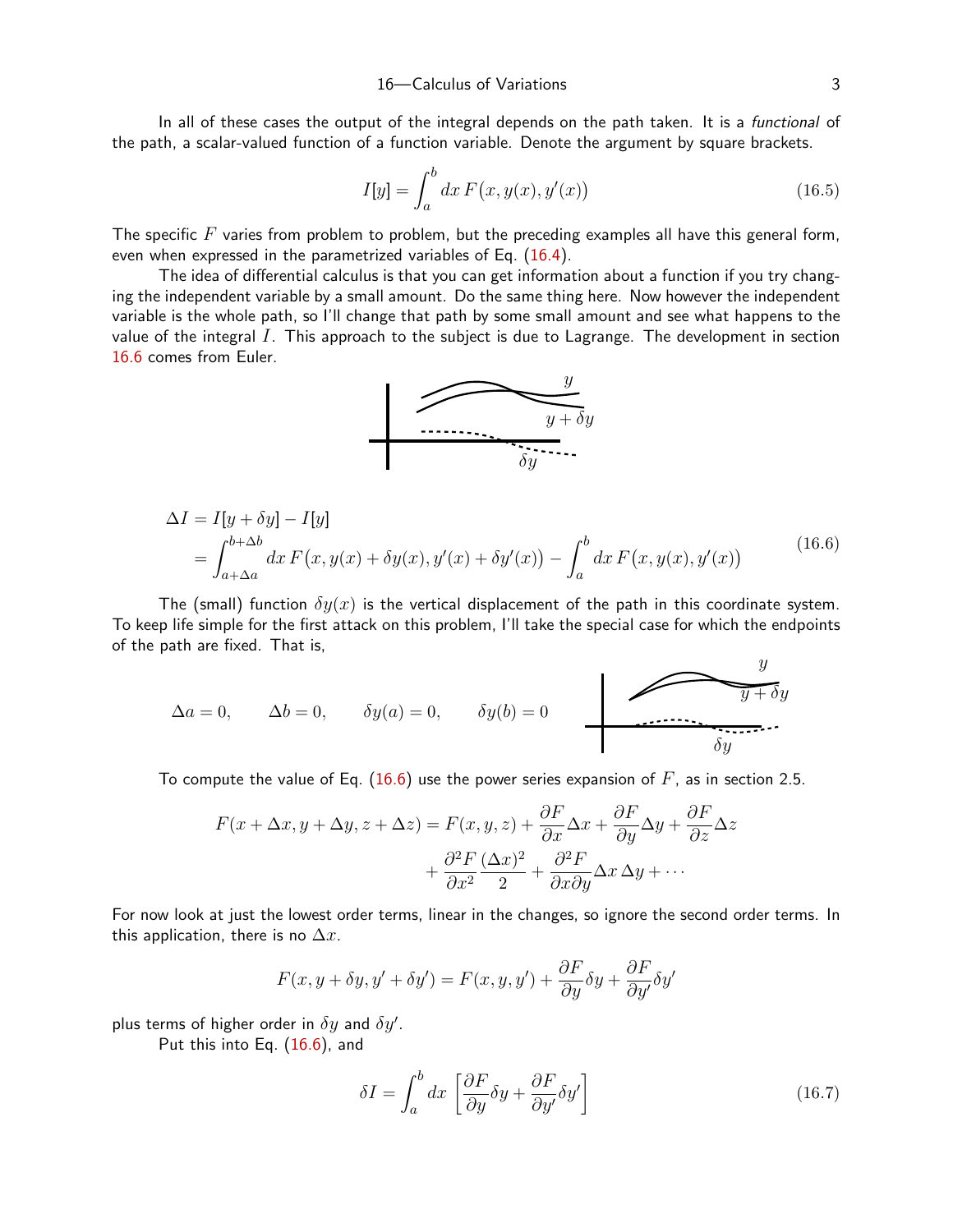For example, Let  $F = x^2 + y^2 + y^{\prime\,2}$  on the interval  $0 \leq x \leq 1.$  Take a base path to be a straight line from (0, 0) to (1, 1). Choose for the change in the path  $\delta y(x) = \epsilon x(1-x)$ . This is simple and it satisfies the boundary conditions.

$$
I[y] = \int_0^1 dx \, [x^2 + y^2 + y'^2] = \int_0^1 dx \, [x^2 + x^2 + 1^2] = \frac{5}{3}
$$
\n
$$
I[y + \delta y] = \int_0^1 \left[ x^2 + (x + \epsilon x(1 - x))^2 + (1 + \epsilon (1 - 2x))^2 \right]
$$
\n
$$
= \frac{5}{3} + \frac{1}{6} \epsilon + \frac{11}{30} \epsilon^2
$$
\n(16.8)

The value of Eq.  $(16.7)$  $(16.7)$  is

<span id="page-3-1"></span>
$$
\delta I = \int_0^1 dx \, [2y \delta y + 2y' \delta y'] = \int_0^1 dx \, [2x \epsilon x (1 - x) + 2\epsilon (1 - 2x)] = \frac{1}{6} \epsilon
$$

Return to the general case of Eq. ([16.7](#page-2-1)) and you will see that I've explicitly used only part of the assumption that the endpoint of the path hasn't moved,  $\Delta a = \Delta b = 0$ . There's nothing in the body of the integral itself that constrains the change in the y-direction, and I had to choose the function  $\delta y$ by hand so that this constraint held. In order to use the equations  $\delta y(a) = \delta y(b) = 0$  more generally, there is a standard trick: integrate by parts. You'll always integrate by parts in these calculations.

$$
\int_{a}^{b} dx \frac{\partial F}{\partial y'} \delta y' = \int_{a}^{b} dx \frac{\partial F}{\partial y'} \frac{d \delta y}{dx} = \frac{\partial F}{\partial y'} \delta y \Big|_{a}^{b} - \int_{a}^{b} dx \frac{d}{dx} \left(\frac{\partial F}{\partial y'}\right) \delta y(x)
$$

This expression allows you to use the information that the path hasn't moved at its endpoints in the  $y$ direction either. The boundary term from this partial integration is

$$
\frac{\partial F}{\partial y'} \delta y \Big|_{a}^{b} = \frac{\partial F}{\partial y'}(b, y(b)) \delta y(b) - \frac{\partial F}{\partial y'}(a, y(a)) \delta y(a) = 0
$$

Put the last two equations back into the expression for  $\delta I$ , Eq. ([16.7](#page-2-1)) and the result is

<span id="page-3-0"></span>
$$
\delta I = \int_{a}^{b} dx \left[ \frac{\partial F}{\partial y} - \frac{d}{dx} \left( \frac{\partial F}{\partial y'} \right) \right] \delta y \tag{16.9}
$$

Use this expression for the same example  $F = x^2 + y^2 + y^{\prime\,2}$  with  $y(x) = x$  and you have

$$
\delta I = \int_0^1 dx \left[ 2y - \frac{d}{dx} 2y' \right] \delta y = \int_0^1 dx \ [2x - 0] \epsilon x (1 - x) = \frac{1}{6} \epsilon
$$

This is sort of like Eq. (8.16),

$$
df = \vec{G} \cdot d\vec{r} = \text{grad } f \cdot d\vec{r} = \nabla f \cdot d\vec{r} = \frac{\partial f}{\partial x_k} dx_k = \frac{\partial f}{\partial x_1} dx_1 + \frac{\partial f}{\partial x_2} dx_2 + \cdots
$$

The differential change in the function depends linearly on the change  $d\vec{r}$  in the coordinates. It is a sum over the terms with  $dx_1, dx_2, \ldots$ . This is a precise parallel to Eq. ([16.9](#page-3-0)), except that the sum over discrete index k is now an integral over the continuous index x. The change in I is a linear functional of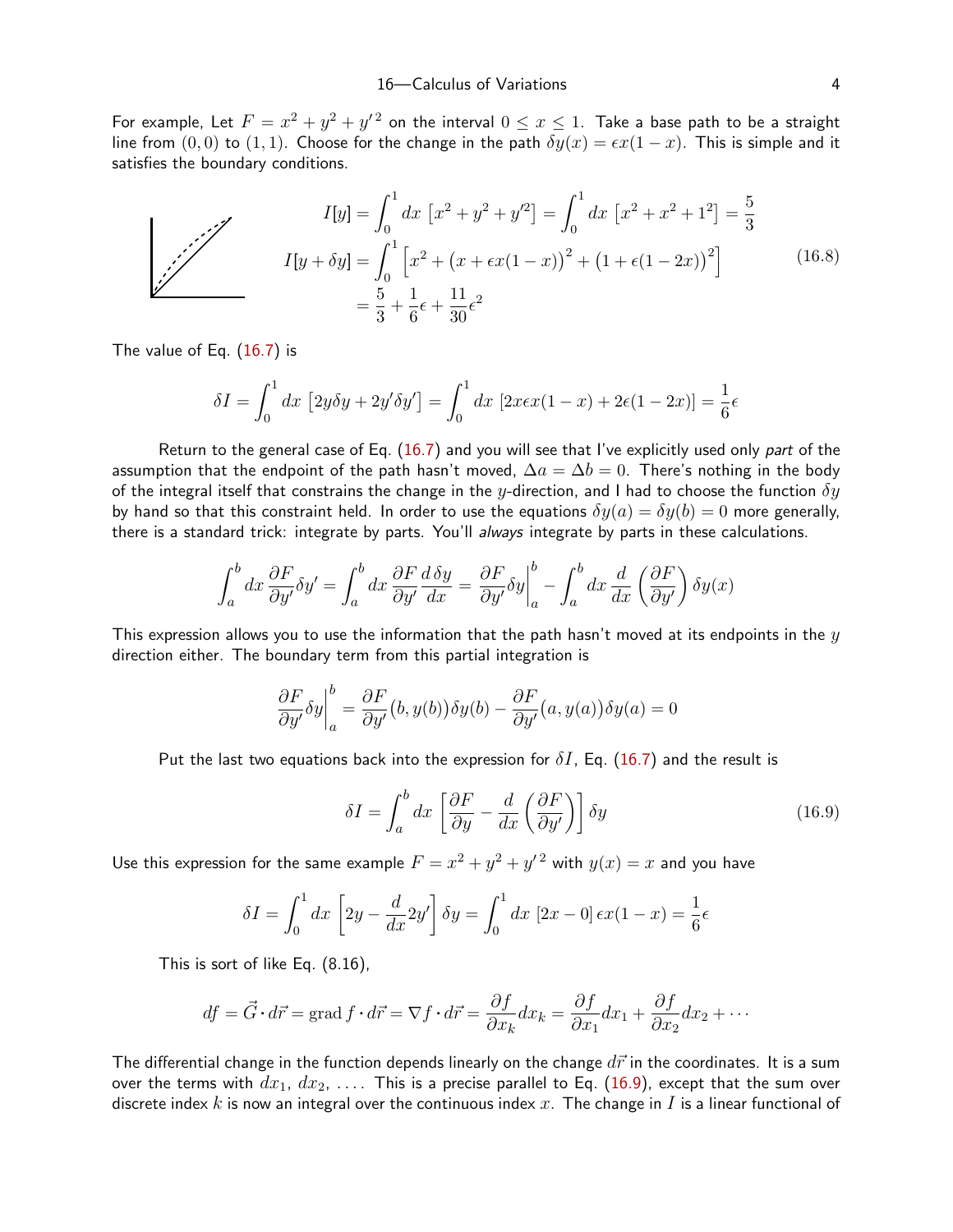the change  $\delta y$  in the independent variable y; this  $\delta y$  corresponds to the change  $d\vec{r}$  in the independent variable  $\vec{r}$  in the other case. The coefficient of the change, instead of being called the gradient, is called the "functional derivative" though it's essentially the same thing.

$$
\frac{\delta I}{\delta y} = \frac{\partial F}{\partial y} - \frac{d}{dx} \left( \frac{\partial F}{\partial y'} \right), \qquad \delta I[y, \delta y] = \int dx \frac{\delta I}{\delta y} (x, y(x), y'(x)) \delta y(x) \tag{16.10}
$$

and for a change, I've indicated explicitly the dependence of  $\delta I$  on the two functions  $y$  and  $\delta y$ . This parallels the equation (8.13). The statement that this functional derivative vanishes is called the Euler-Lagrange equation.

Return to the example  $F = x^2 + y^2 + y'^2$ , then

$$
\frac{\delta I}{\delta y} = \frac{\delta}{\delta y} \int_0^1 dx \, [x^2 + y^2 + y'^2] = 2y - \frac{d}{dx} 2y' = 2y - 2y''
$$

What is the minimum value of  $I$ ? Set this derivative to zero.

<span id="page-4-2"></span><span id="page-4-0"></span>
$$
y'' - y = 0 \implies y(x) = A \cosh x + B \sinh x
$$

The boundary conditions  $y(0) = 0$  and  $y(1) = 1$  imply  $y = B \sinh x$  where  $B = 1/\sinh 1$ . The value of  $I$  at this point is

$$
I[B\sinh x] = \int_0^1 dx \, [x^2 + B^2 \sinh^2 x + B^2 \cosh^2 x] = \frac{1}{3} + \coth 1
$$
 (16.11)

Is it a minimum? Yes, but just as with the ordinary derivative, you have to look at the next order terms to determine that. Compare this value of  $I[y] = 1.64637$  to the value  $5/3$  found for the nearby function  $y(x) = x$ , evaluated in Eq. [\(16.8](#page-3-1)).

Return to one of the examples in the introduction. What is the shortest distance between two points, but for now assume that there's no temperature variation. Write the length of a path for a function  $y$  between fixed endpoints, take the derivative, and set that equal to zero.

$$
L[y] = \int_{a}^{b} dx \sqrt{1 + y'^2},
$$
 so  

$$
\frac{\delta L}{\delta y} = -\frac{d}{dx} \frac{y'}{\sqrt{1 + y'^2}} = -\frac{y''}{\sqrt{1 + y'^2}} + \frac{y'^2 y''}{(1 + y'^2)^{3/2}} = \frac{-y''}{(1 + y'^2)^{3/2}} = 0
$$

For a minimum length then,  $y'' = 0$ , and that's a straight line. Surprise!

Do you really have to work through this mildly messy manipulation? Sometimes, but not here. Just notice that the derivative is in the form

<span id="page-4-1"></span>
$$
\frac{\delta L}{\delta y} = -\frac{d}{dx} f(y') = 0\tag{16.12}
$$

so it doesn't matter what the particular  $f$  is and you get a straight line.  $\,f(y')$  is a constant so  $y'$  must be constant too. Not so fast! See section [16.9](#page-16-0) for another opinion.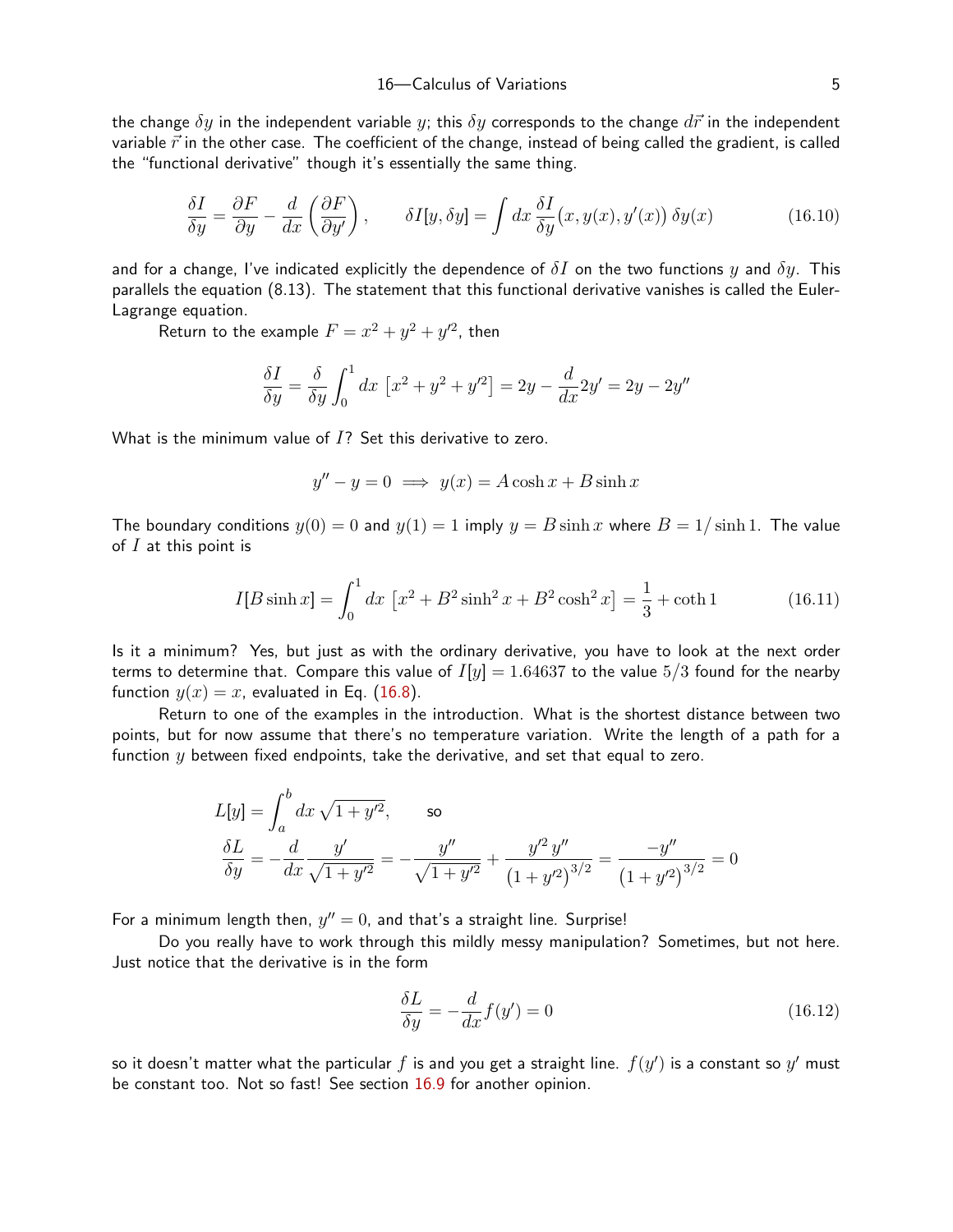## 16.3 Brachistochrone

Now for a tougher example, again from the introduction. In Eq. ([16.2](#page-0-1)), which of all the paths between fixed initial and final points provides the path of least time for a particle sliding along it under gravity. Such a path is called a brachistochrone. This problem was first proposed by Bernoulli (one of them), and was solved by several people including Newton, though it's unlikely that he used the methods developed here, as the general structure we now call the calculus of variations was decades in the future.

Assume that the particle starts from rest so that  $E = 0$ , then

<span id="page-5-0"></span>
$$
T[y] = \int_0^{x_0} dx \, \frac{\sqrt{1 + y'^2}}{\sqrt{2gy}} \tag{16.13}
$$

For the minimum time, compute the derivative and set it to zero.

$$
\sqrt{2g} \frac{\delta T}{\delta y} = -\frac{\sqrt{1+y'^2}}{2y^{3/2}} - \frac{d}{dx} \frac{y'}{2\sqrt{y}\sqrt{1+y'^2}} = 0
$$

This is starting to look intimidating, leading to an impossibly\* messy differential equation. Is there another way? Yes. Why must x be the independent variable? What about using  $y$ ? In the general setup leading to Eq. ([16.1](#page-4-0)0) nothing changes except the symbols, and you have

$$
I[x] = \int dy F(y, x, x') \longrightarrow \frac{\delta I}{\delta x} = \frac{\partial F}{\partial x} - \frac{d}{dy} \left( \frac{\partial F}{\partial x'} \right)
$$
(16.14)

Equation ([16.1](#page-5-0)3) becomes

<span id="page-5-1"></span>
$$
T[x] = \int_0^{y_0} dy \frac{\sqrt{1 + x'^2}}{\sqrt{2gy}}
$$
 (16.15)

The function  $x$  does not appear explicitly in this integral, just its derivative  $x^\prime = dx/dy$ . This simplifies the functional derivative, and the minimum time now comes from the equation

<span id="page-5-2"></span>
$$
\frac{\delta I}{\delta x} = 0 - \frac{d}{dy} \left( \frac{\partial F}{\partial x'} \right) = 0 \tag{16.16}
$$

This is much easier.  $d() / dy = 0$  means that the object in parentheses is a constant.

$$
\frac{\partial F}{\partial x'} = C = \frac{1}{\sqrt{2gy}} \frac{x'}{\sqrt{1 + x'^2}}
$$

Solve this for  $x'$  and you get (let  $K = C \sqrt{2g}$ )

$$
x' = \frac{dx}{dy} = \sqrt{\frac{K^2 y}{1 - K^2 y}}, \qquad \text{so} \qquad x(y) = \int dy \sqrt{\frac{K^2 y}{1 - K^2 y}}
$$

This is an elementary integral. Let  $2a = 1/K^2$ 

$$
x(y) = \int dy \frac{y}{\sqrt{2ay - y^2}} = \int dy \frac{y}{\sqrt{a^2 - a^2 + 2ay - y^2}} = \int dy \frac{(y - a) + a}{\sqrt{a^2 - (y - a)^2}}
$$

<sup>\*</sup> Only improbably. See problem [16.1](#page-23-0)2.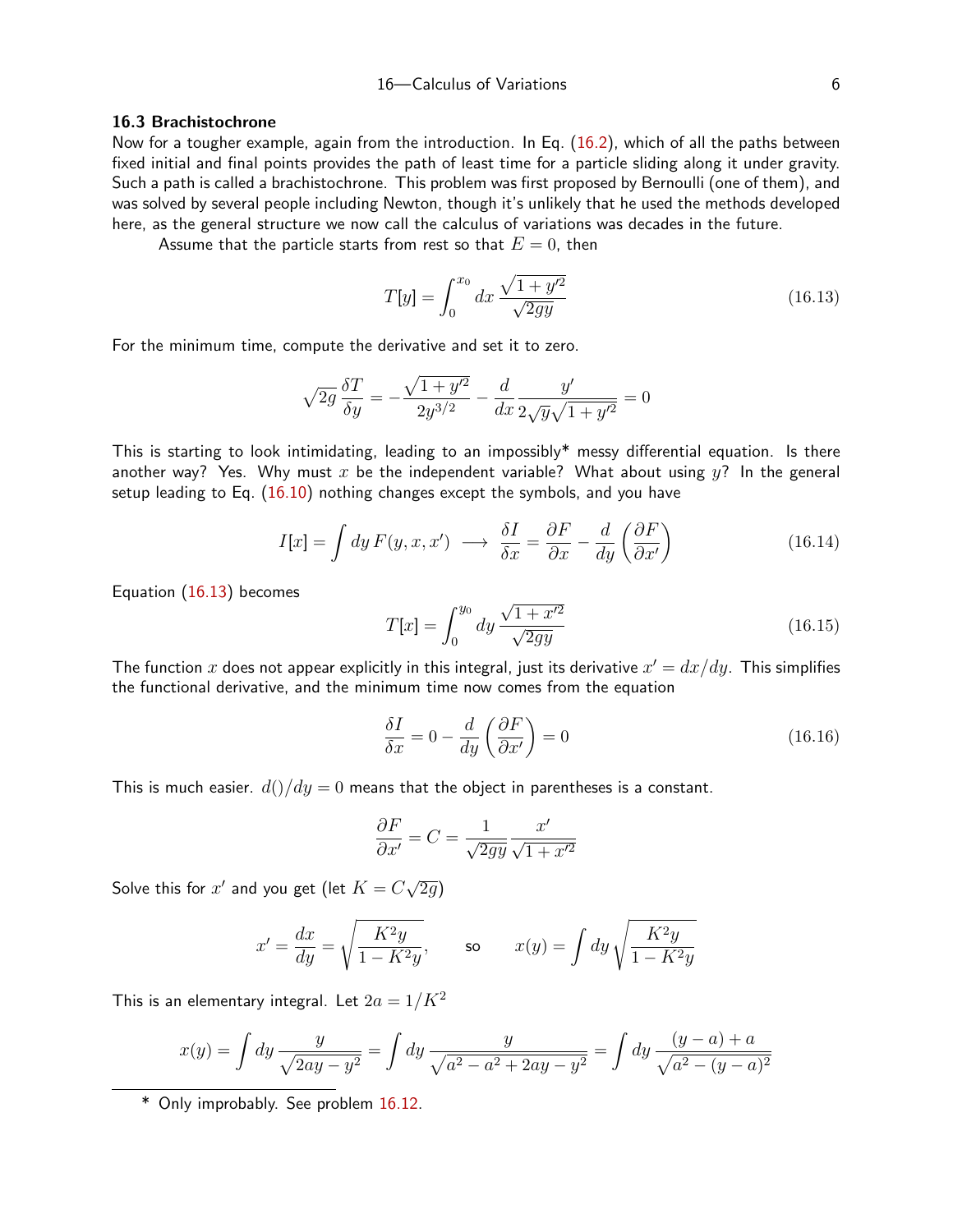Make the substitution  $(y - a)^2 = z$  in the first half of the integral and  $(y - a) = a \sin \theta$  in the second half.

$$
x(y) = \frac{1}{2} \int dz \frac{1}{\sqrt{a^2 - z}} + \int \frac{a^2 \cos \theta d\theta}{\sqrt{a^2 - a^2 \sin^2 \theta}}
$$
  
=  $-\sqrt{a^2 - z} + a\theta = -\sqrt{a^2 - (y - a)^2} + a \sin^{-1} \left(\frac{y - a}{a}\right) + C'$ 

The boundary condition that  $x(0) = 0$  determines  $C' = a\pi/2$ , and the other end of the curve determines a:  $x(y_0) = x_0$ . You can rewrite this as

<span id="page-6-2"></span>
$$
x(y) = -\sqrt{2ay - y^2} + a\cos^{-1}\left(\frac{a - y}{a}\right)
$$
 (16.17)

This is a cycloid. What's a cycloid and why does this equation describe one? See problem [16.2](#page-23-1).

#### x-independent

In Eqs. ([16.1](#page-5-1)5) and [\(16.1](#page-5-2)6) there was a special case for which the dependent variable was missing from  $F$ . That made the equation much simpler. What if the independent variable is missing? Does that provide a comparable simplification? Yes, but it's trickier to find.

$$
I[y] = \int dx F(x, y, y') \longrightarrow \frac{\delta I}{\delta y} = \frac{\partial F}{\partial y} - \frac{d}{dx} \left(\frac{\partial F}{\partial y'}\right) = 0
$$
\n(16.18)

Use the chain rule to differentiate  $F$  with respect to  $x$ .

<span id="page-6-0"></span>
$$
\frac{dF}{dx} = \frac{\partial F}{\partial x} + \frac{dy}{dx}\frac{\partial F}{\partial y} + \frac{dy'}{dx}\frac{\partial F}{\partial y'}
$$
\n(16.19)

Multiply the Lagrange equation ([16.1](#page-6-0)8) by  $y'$  to get

<span id="page-6-1"></span>
$$
y'\frac{\partial F}{\partial y} - y'\frac{d}{dx}\frac{\partial F}{\partial y'} = 0
$$

Now substitute the term  $y'(\partial F/\partial y)$  from the preceding equation ([16.1](#page-6-1)9).

$$
\frac{dF}{dx} - \frac{\partial F}{\partial x} - \frac{dy'}{dx} \frac{\partial F}{\partial y'} - y' \frac{d}{dx} \frac{\partial F}{\partial y'} = 0
$$

The last two terms are the derivative of a product.

<span id="page-6-3"></span>
$$
\frac{dF}{dx} - \frac{\partial F}{\partial x} - \frac{d}{dx} \left[ y' \frac{\partial F}{\partial y'} \right] = 0 \tag{16.20}
$$

If the function  $F$  has no explicit  $x$  in it, the second term is zero, and the equation is now a derivative

$$
\frac{d}{dx}\left[F - y'\frac{\partial F}{\partial y'}\right] = 0 \quad \text{and} \quad y'\frac{\partial F}{\partial y'} - F = C \quad (16.21)
$$

This is already down to a first order differential equation. The combination  $y'F_{y'}-F$  that appears on the left of the second equation is important. It's called the Hamiltonian.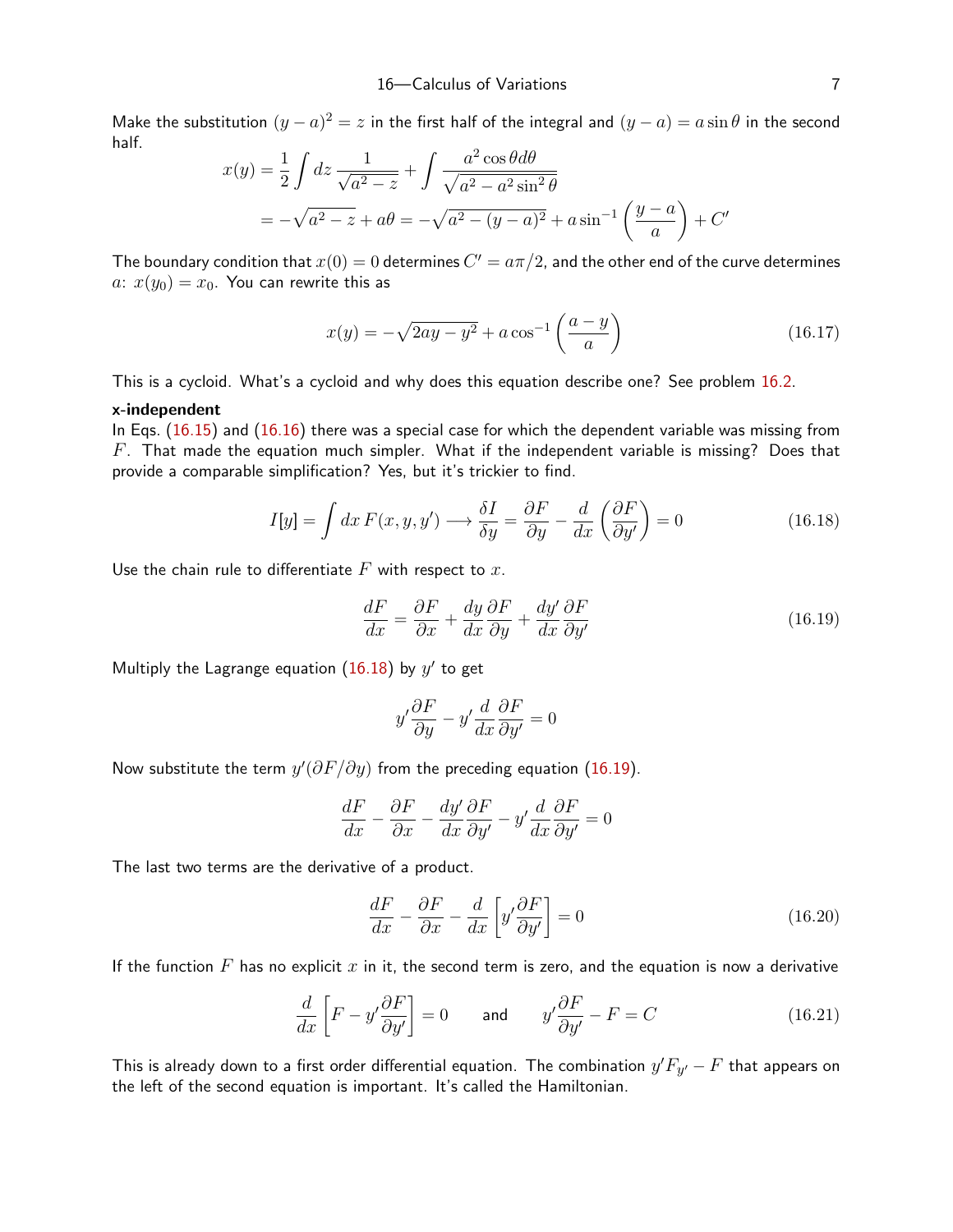## 16—Calculus of Variations 8

#### 16.4 Fermat's Principle

Fermat's principle of least time provides a formulation of geometrical optics. When you don't know about the wave nature of light, or if you ignore that aspect of the subject, it seems that light travels in straight lines — at least until it hits something. Of course this isn't fully correct, because when light hits a piece of glass it refracts and its path bends and follows Snell's equation. All of these properties of light can be described by Fermat's statement that the path light follows will be that path that takes the least\* time.

$$
T = \int dt = \int \frac{d\ell}{v} = \frac{1}{c} \int n \, d\ell \tag{16.22}
$$

The total travel time is the integral of the distance  $d\ell$  over the speed (itself a function of position). The index of refraction is  $n = c/v$ , where c is the speed of light in vacuum, so I can rewrite the travel time in the above form using  $n.$  The integral  $\int n\, d\ell$  is called the optical path.

From this idea it is very easy to derive the rule for reflection at a surface: angle of incidence equals angle of reflection. It is equally easy to derive Snell's law. (See problem [16.5](#page-23-2).) I'll look at an example that would be difficult to do by any means other than Fermat's principle: Do you remember what an asphalt road looks like on a very hot day? If you are driving a car on a black colored road you may see the road in the distance appear to be covered by what looks like water. It has a sort of mirror-like sheen that is always receding from you — the "hot road mirage". You can never catch up to it. This happens because the road is very hot and it heats the air next to it, causing a strong temperature gradient near the surface. The density of the air decreases with rising temperature because the pressure is constant. That in turn means that the index of refraction will decrease with the rising temperature near the surface. The index will then be an increasing function of the distance above ground level,  $n = f(y)$ , and the travel time of light will depend on the path taken.

$$
\int n \, d\ell = \int f(y) \, d\ell = \int f(y) \sqrt{1 + x'^2} \, dy = \int f(y) \sqrt{1 + y'^2} \, dx \tag{16.23}
$$

What is  $f(y)$ ? I'll leave that for a moment and then after carrying the calculation through for a while I can pick an  $f$  that is both plausible and easy to manipulate.

<span id="page-7-0"></span>
$$
\begin{array}{c}\n\bigcirc \\
\leftarrow \text{road} \rightarrow \\
x\n\end{array}
$$

Should x be the independent variable, or  $y$ ? Either should work, and I chose y because it seemed likely to be easier. (See problem [16.6](#page-23-3) however.) The integrand then does not contain the dependent variable  $x$ .

$$
\text{minimize } \int n \, d\ell = \int f(y) \sqrt{1 + x'^2} \, dy \implies \frac{d}{dy} \frac{\partial}{\partial x'} \left[ f(y) \sqrt{1 + x'^2} \right] = 0
$$
\n
$$
f(y) \frac{x'}{\sqrt{1 + x'^2}} = C
$$

Solve for  $x'$  to get

$$
f(y)^2 x'^2 = C^2 (1 + x'^2)
$$
 so  $x' = \frac{dx}{dy} = \frac{C}{\sqrt{f(y)^2 - C^2}}$  (16.24)

<sup>\*</sup> Not always least. This just requires the first derivative to be zero; the second derivative is addressed in section [16.1](#page-19-0)0. "Fermat's principle of stationary time" may be more accurate, but "Fermat's principle of least time" is entrenched in the literature.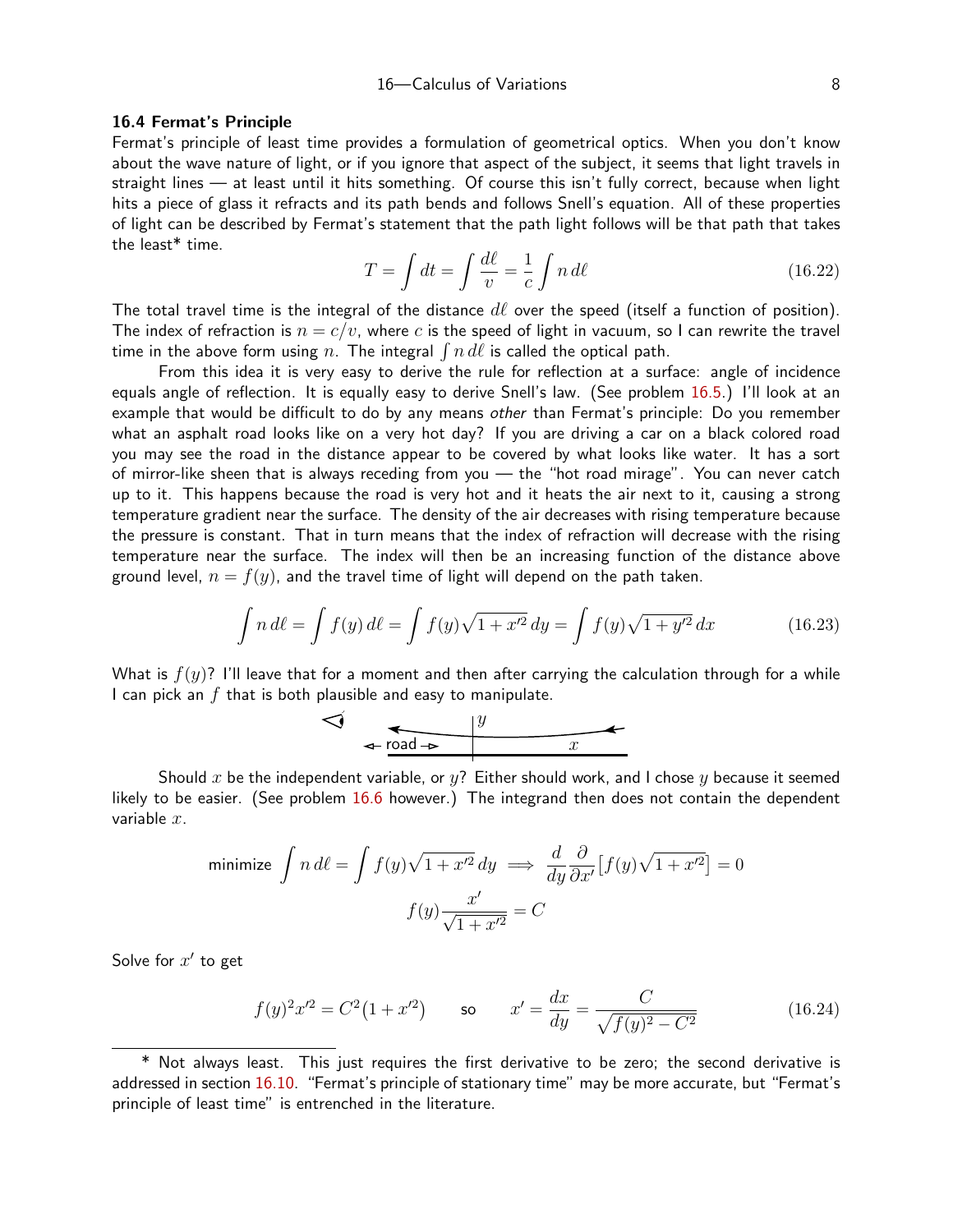At this point pick a form for the index of refraction that will make the integral easy and will still plausibly represent reality. The index increases gradually above the road surface, and the simplest function works:  $f(y) = n_0(1 + \alpha y)$ . The index increases linearly above the surface.

$$
x(y) = \int \frac{C}{\sqrt{n_0^2 (1 + \alpha y)^2 - C^2}} dy = \frac{C}{\alpha n_0} \int dy \frac{1}{\sqrt{(y + 1/\alpha)^2 - C^2/\alpha^2 n_0^2}}
$$

This is an elementary integral. Let  $u = y + 1/\alpha$ , then  $u = (C/\alpha n_0) \cosh \theta$ .

$$
x = \frac{C}{\alpha n_0} \int d\theta \implies \theta = \frac{\alpha n_0}{C} (x - x_0) \implies y = -\frac{1}{\alpha} + \frac{C}{\alpha n_0} \cosh ((\alpha n_0/C)(x - x_0))
$$

 $C$  and  $x_0$  are arbitrary constants, and  $x_0$  is obviously the center of symmetry of the path. You can relate the other constant to the y-coordinate at that same point:  $C = n_0(\alpha y_0 + 1)$ .

Because the value of  $\alpha$  is small for any real roadway, look at the series expansion of this hyperbolic function to the lowest order in  $\alpha$ .

<span id="page-8-1"></span>
$$
y \approx y_0 + \alpha (x - x_0)^2 / 2 \tag{16.25}
$$

When you look down at the road you can be looking at an image of the sky. The light comes from the sky near the horizon down toward the road at an angle of only a degree or two. It then curves up so that it can enter your eye as you look along the road. The shimmering surface is a reflection of the distant sky or in this case an automobile — a mirage.



#### 16.5 Electric Fields

<span id="page-8-2"></span>The energy density in an electric field is  $\epsilon_0 E^2/2$ . For the static case, this electric field is the gradient of a potential,  $\vec{E} = -\nabla \phi$ . Its total energy in a volume is then

<span id="page-8-0"></span>
$$
W = \frac{\epsilon_0}{2} \int dV \, (\nabla \phi)^2 \tag{16.26}
$$

What is the minimum value of this energy? Zero of course, if  $\phi$  is a constant. That question is too loosely stated to be much use, but keep with it for a while and it will be possible to turn it into something more precise and more useful. As with any other derivative taken to find a minimum, change the independent variable by a small amount. This time the variable is the function  $\phi$ , so really this quantity  $W$  can more fully be written as a functional  $W[\phi]$  to indicate its dependence on the potential function.

$$
W[\phi + \delta\phi] - W[\phi] = \frac{\epsilon_0}{2} \int dV \left(\nabla(\phi + \delta\phi)\right)^2 - \frac{\epsilon_0}{2} \int dV \left(\nabla\phi\right)^2
$$

$$
= \frac{\epsilon_0}{2} \int dV \left(2\nabla\phi \cdot \nabla\delta\phi + (\nabla\delta\phi)^2\right)
$$

<sup>\*</sup> Donald Collins, Warren Wilson College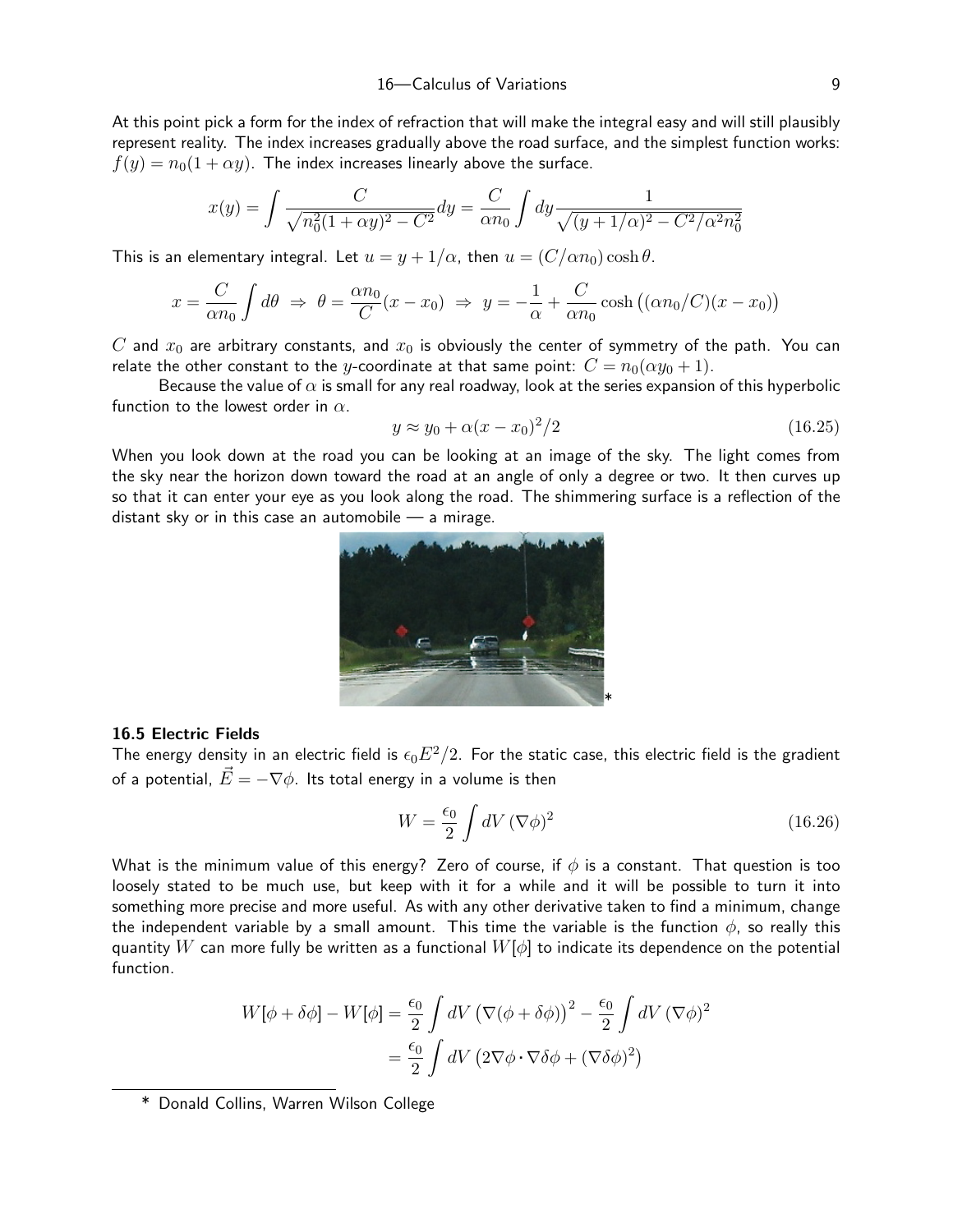Now pull out a vector identity from problem 9.36,

$$
\nabla \cdot (f\vec{g}) = \nabla f \cdot \vec{g} + f \nabla \cdot \vec{g}
$$

and apply it to the previous line with  $f = \delta \phi$  and  $\vec{q} = \nabla \phi$ .

$$
W[\phi + \delta\phi] - W[\phi] = \epsilon_0 \int dV \left[ \nabla \cdot (\delta\phi \nabla \phi) - \delta\phi \nabla^2 \phi \right] + \frac{\epsilon_0}{2} \int dV \, (\nabla \delta\phi)^2
$$

The divergence term is set up to use Gauss's theorem; this is the vector version of integration by parts.

$$
W[\phi + \delta\phi] - W[\phi] = \epsilon_0 \oint d\vec{A} \cdot (\nabla\phi)\delta\phi - \epsilon_0 \int dV \,\delta\phi \nabla^2\phi + \frac{\epsilon_0}{2} \int dV (\nabla\delta\phi)^2 \tag{16.27}
$$

If the value of the potential  $\phi$  is specified everywhere on the boundary, then I'm not allowed to change it in the process of finding the change in  $W$ . That means that  $\delta\phi$  vanishes on the boundary. That makes the boundary term, the  $d\vec{A}$  integral, vanish. Its integrand is zero everywhere on the surface of integration.

In looking for a minimum energy I want to set the first derivative to zero, and that's the coefficient of the term linear in  $\delta\phi$ .

$$
\frac{\delta W}{\delta \phi} = -\epsilon_0 \nabla^2 \phi = 0
$$

The function that produces the minimum value of the total energy (with these fixed boundary conditions) is the one that satisfies Laplace's equation. Is it really a minimum? Yes. In this instance it's very easy to see that. The extra term in the change of  $W$  is  $\int dV \, (\nabla \delta \phi)^2.$  That is positive no matter what  $\delta \phi$ is.

That the correct potential function is the one having the minimum energy allows for an efficient approximate method to solve electrostatic problems. I'll illustrate this using an example borrowed from the Feynman Lectures in Physics and that you can also solve exactly: What is the capacitance of a length of coaxial cable? (Neglect the edge effects at the ends of the cable of course.) Let the inner and outer radii be a and b, and the length L. A charge density  $\lambda$  is on the inner conductor (and therefore  $-\lambda$  on the inside of the outer conductor). It creates a radial electric field of size  $\lambda/2\pi\epsilon_0r$ . The potential difference between the conductors is

$$
\Delta V = \int_{a}^{b} dr \, \frac{\lambda}{2\pi\epsilon_0 r} = \frac{\lambda \ln(b/a)}{2\pi\epsilon_0} \tag{16.28}
$$

The charge on the inner conductor is  $\lambda L$ , so  $C=Q/\Delta V=2\pi\epsilon_0 L/\ln(b/a)$ , where  $\Delta V=V_b-V_a$ .

The total energy satisfies  $W\,=\,C\Delta V^2/2$ , so for the given potential difference, knowing the energy is the same as knowing the capacitance.

This exact solution provides a laboratory to test the efficacy of a variational approximation for the same problem. The idea behind this method is that you assume a form for the solution  $\phi(r)$ . This assumed form must satisfy the boundary conditions, but it need not satisfy Laplace's equation. It should also have one or more free parameters, the more the better up to the limits of your patience. Now compute the total energy that this trial function implies and then use the free parameters to minimize it. This function with minimum energy is the best approximation to the correct potential among all those with your assumed trial function.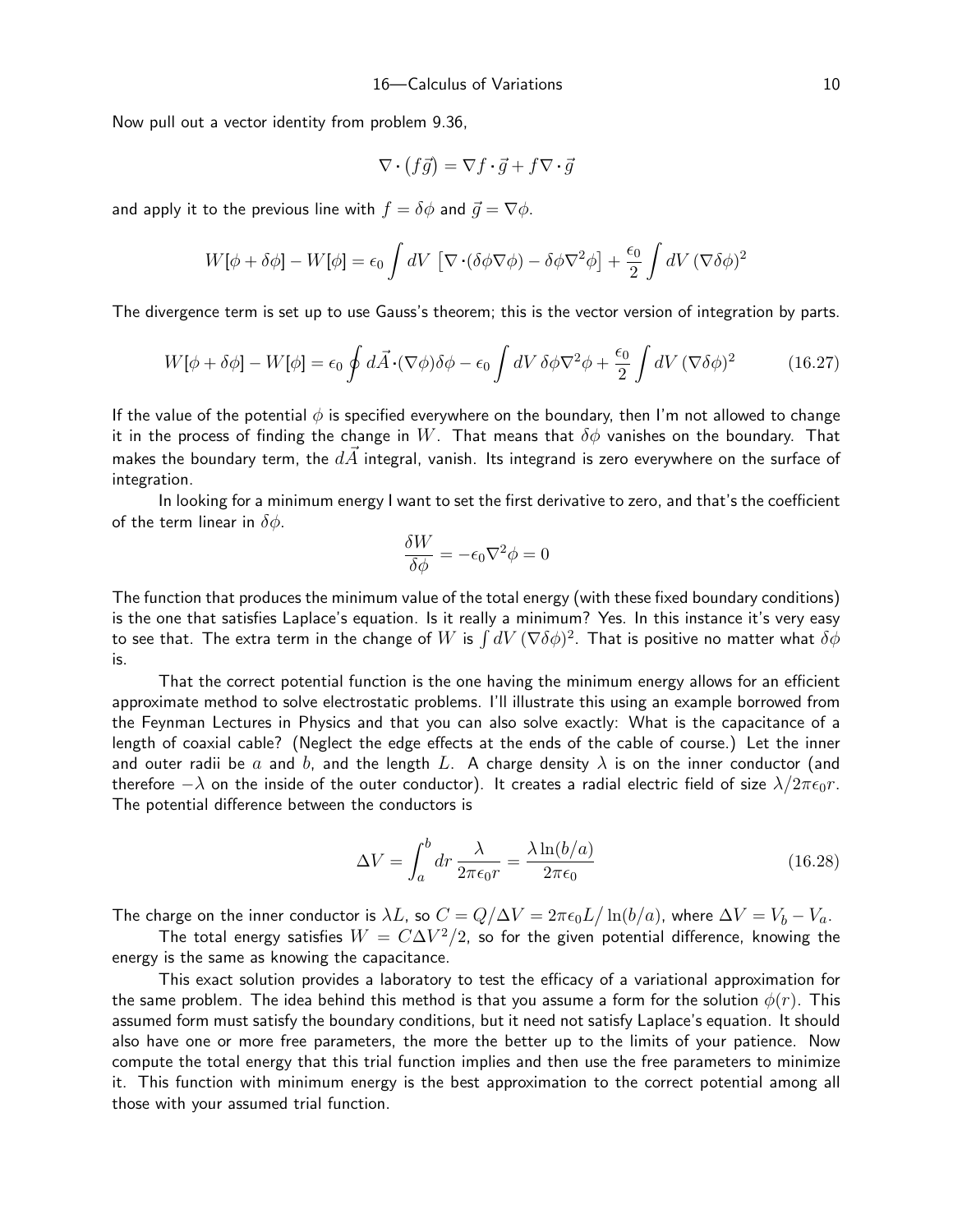Let the potential at  $r=a$  be  $V_a$  and at  $r=b$  it is  $V_b.$  An example function that satisfies these conditions is

$$
\phi(r) = V_a + (V_b - V_a) \frac{r - a}{b - a}
$$
 (16.29)

The electric field implied by this is  $\vec{E}=-\nabla\phi=\hat{r}(V_a-V_b)/(b-a)$ , a constant radial component. From ([16.2](#page-8-0)6), the energy is

$$
\frac{\epsilon_0}{2} \int_a^b L 2\pi r \, dr \left(\frac{d\phi}{dr}\right)^2 = \frac{\epsilon_0}{2} \int_a^b L 2\pi r \, dr \left(\frac{V_b - V_a}{b - a}\right)^2 = \frac{1}{2} \pi L \epsilon_0 \frac{b + a}{b - a} \Delta V^2
$$

Set this to  $C\Delta V^2/2$  to get  $C$  and you have

<span id="page-10-1"></span>
$$
C_{\rm approx} = \pi L \epsilon_0 \frac{b+a}{b-a}
$$

How does this compare to the exact answer,  $2\pi\epsilon_0 L/\ln(b/a)$ ? Let  $x = b/a$ .

$$
\frac{C_{\text{approx}}}{C} = \frac{1}{2} \frac{b+a}{b-a} \ln(b/a) = \frac{1}{2} \frac{x+1}{x-1} \ln x
$$
  
*x*: 1.1 1.2 1.5 2.0 3.0 10.0  
ratio: 1.0007 1.003 1.014 1.04 1.10 1.41

Assuming a constant magnitude electric field in the region between the two cylinders is clearly not correct, but this estimate of the capacitance gives a remarkable good result even when the ratio of the radii is two or three. This is true even though I didn't even put in a parameter with which to minimize the energy. How much better will the result be if I do?

Instead of a linear approximation for the potential, use a quadratic.

$$
\phi(r) = V_a + \alpha(r - a) + \beta(r - a)^2, \quad \text{with} \quad \phi(b) = V_b
$$

Solve for  $\alpha$  in terms of  $\beta$  and you have, after a little manipulation,

<span id="page-10-0"></span>
$$
\phi(r) = V_a + \Delta V \frac{r - a}{b - a} + \beta(r - a)(r - b)
$$
\n(16.30)

Compute the energy from this.

$$
W = \frac{\epsilon_0}{2} \int_a^b L \, 2\pi r \, dr \left[ \frac{\Delta V}{b-a} + \beta (2r - a - b) \right]^2
$$

Rearrange this for easier manipulation by defining  $2\beta = \gamma \Delta V/(b - a)$  and  $c = (a + b)/2$  then

$$
W = \frac{\epsilon_0}{2} 2L\pi \left(\frac{\Delta V}{b-a}\right)^2 \int \left((r-c) + c\right) dr \left[1 + \gamma(r-c)\right]^2
$$
  
=  $\frac{\epsilon_0}{2} 2L\pi \left(\frac{\Delta V}{b-a}\right)^2 \left[c(b-a) + \gamma(b-a)^3/6 + c\gamma^2(b-a)^3/12\right]$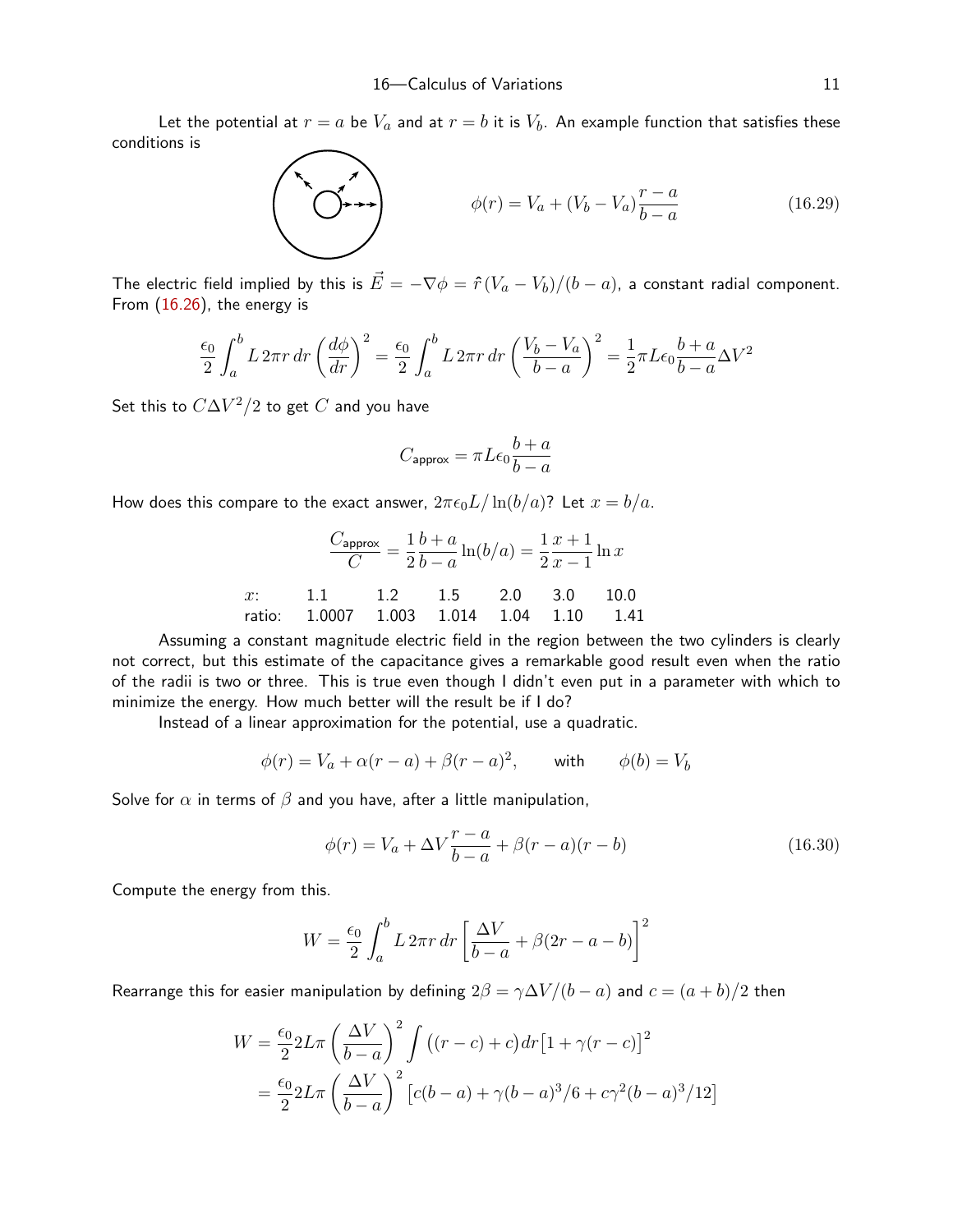$\gamma$  is a free parameter in this calculation, replacing the original  $\beta$ . To minimize this energy, set the derivative  $dW/d\gamma = 0$ , resulting in the value  $\gamma = -1/c$ . At this value of  $\gamma$  the energy is

<span id="page-11-1"></span>
$$
W = \frac{\epsilon_0}{2} 2L\pi \left(\frac{\Delta V}{b-a}\right)^2 \left[\frac{1}{2}(b^2 - a^2) - \frac{(b-a)^3}{6(b+a)}\right]
$$
(16.31)

Except for the factor of  $\Delta V^2/2$  this is the new estimate of the capacitance, and to see how good it is, again take the ratio of this estimate to the exact value and let  $x = b/a$ .

$$
\frac{C'_{\text{approx}}}{C} = \ln x \frac{1}{2} \frac{x+1}{x-1} \left[ 1 - \frac{(x-1)^2}{3(x+1)^2} \right]
$$
\n
$$
x: \qquad 1.1 \qquad \qquad 1.2 \qquad \qquad 1.5 \qquad \qquad 2.0 \qquad \qquad 3.0 \qquad \qquad 10.0
$$
\n
$$
ratio: \qquad 1.00000046 \qquad \qquad 1.000006 \qquad \qquad 1.00015 \qquad \qquad 1.0012 \qquad \qquad 1.0071 \qquad \qquad 1.093
$$
\n
$$
(16.32)
$$

For only a one parameter adjustment, this provides very high accuracy. This sort of technique is the basis for many similar procedures in this and other contexts, especially in quantum mechanics.

## 16.6 Discrete Version

<span id="page-11-0"></span>There is another way to find the functional derivative, one that more closely parallels the ordinary partial derivative. It is due to Euler, and he found it first, before Lagrange's discovery of the treatment that I've spent all this time on. Euler's method is perhaps more intuitive than Lagrange's, but it is not as easy to extend it to more than one dimension and it doesn't easily lend itself to the powerful manipulative tools that Lagrange's method does. This alternate method starts by noting that an integral is the limit of a sum. Go back to the sum and perform the derivative on  $it$ , finally taking a limit to get an integral. This turns the problem into a finite-dimensional one with ordinary partial derivatives. You have to decide which form of numerical integration to use, and I'll pick the trapezoidal rule, Eq. (11.15), with a constant interval. Other choices work too, but I think this entails less fuss. You don't see this approach as often as Lagrange's because it is harder to manipulate the equations with Euler's method, and the notation can become quite cumbersome. The trapezoidal rule for an integral is just the following picture, and all that you have to handle with any care are the endpoints of the integral.

$$
y_k \t y_{k+1}
$$
  

$$
x_k = a + k\Delta, \quad 0 \le k \le N \quad \text{where} \quad \frac{b-a}{N} = \Delta
$$
  

$$
\int_a^b dx f(x) = \lim \left[ \frac{1}{2} f(a) + \sum_{n=1}^{N-1} f(x_k) + \frac{1}{2} f(b) \right] \Delta
$$

The integral Eq. ([16.5](#page-2-2)) involves  $y'$ , so in the same spirit, approximate this by the centered difference.

$$
y'_{k} = y'(x_{k}) \approx (y(x_{k+1}) - y(x_{k-1}))/2\Delta
$$

This evaluates the derivative at each of the coordinates  $\{x_k\}$  instead of between them.

The discrete form of  $(16.5)$  $(16.5)$  is now

$$
I_{\text{discrete}} = \frac{\Delta}{2} F(a, y(a), y'(a))
$$
  
+ 
$$
\sum_{1}^{N-1} F(x_k, y(x_k), (y(x_{k+1}) - y(x_{k-1}))/2\Delta) \Delta + \frac{\Delta}{2} F(b, y(b), y'(b))
$$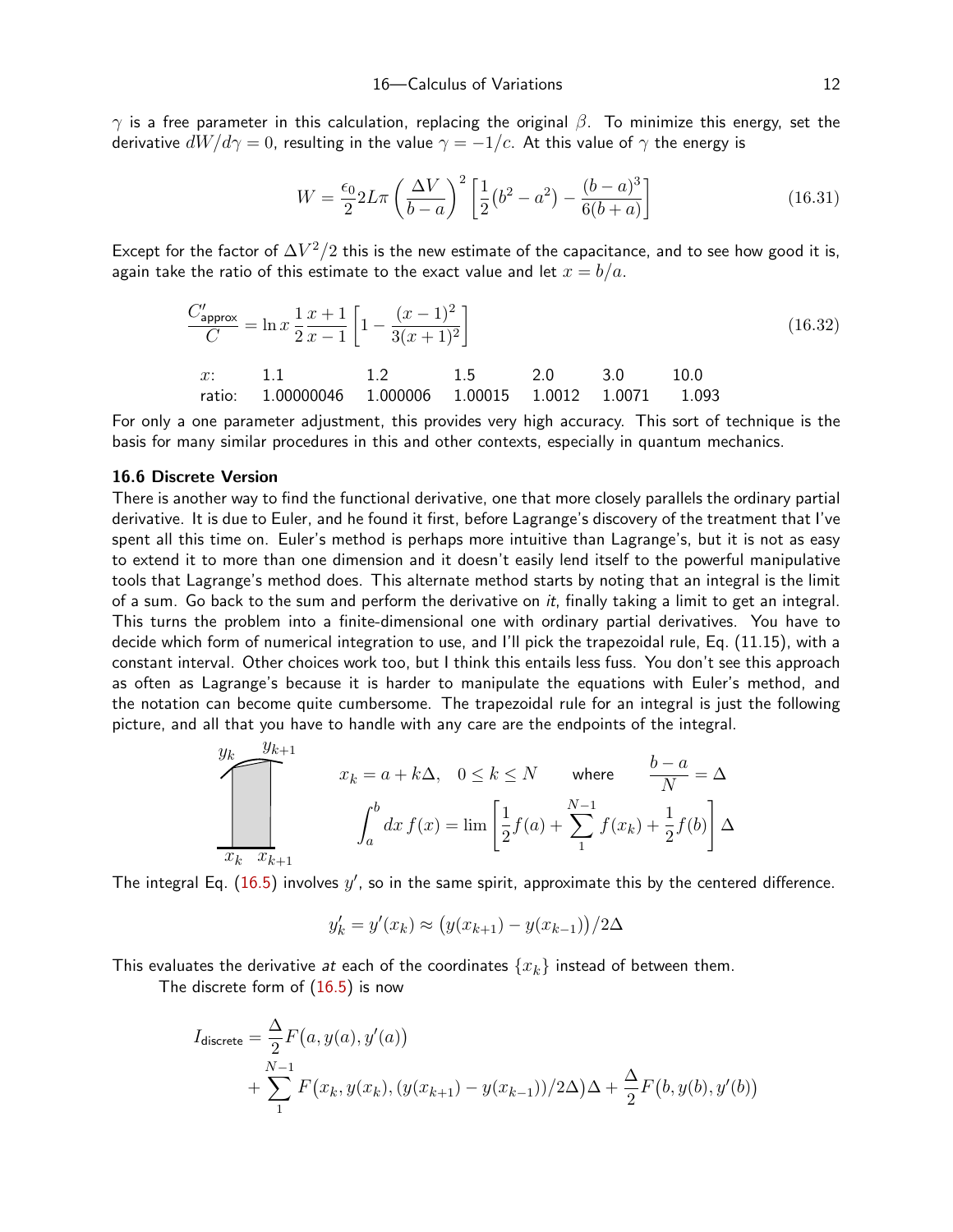Not quite yet. What about  $y'(a)$  and  $y'(b)$ ? The endpoints  $y(a)$  and  $y(b)$  aren't changing, but that doesn't mean that the slope there is fixed. At these two points, I can't use the centered difference scheme for the derivative, I'll have to use an asymmetric form to give

<span id="page-12-0"></span>
$$
I_{\text{discrete}} = \frac{\Delta}{2} F(a, y(a), (y(x_1) - y(x_0)) / \Delta) + \frac{\Delta}{2} F(b, y(b), (y(x_N) - y(x_{N-1})) / \Delta) + \sum_{1}^{N-1} F(x_k, y(x_k), (y(x_{k+1}) - y(x_{k-1}))/2\Delta) \Delta
$$
\n(16.33)

When you keep the endpoints fixed, this is a function of  $N-1$  variables,  $\{y_k\,=\,y(x_k)\}$  for  $1 \leq k \leq N-1$ , and to find the minimum or maximum you simply take the partial derivative with respect to each of them. It is not a function of any of the  $\{x_k\}$  because those are defined and fixed by the partition  $x_k = a + k\Delta$ . The clumsy part is keeping track of the notation. When you differentiate with respect to a particular  $y_\ell$ , most of the terms in the sum  $(16.33)$  $(16.33)$  $(16.33)$  don't contain it. There are only three terms in the sum that contribute:  $\ell$  and  $\ell \pm 1$ . In the figure  $N = 5$ , and the  $\ell = 2$  coordinate  $(y_2)$  is being changed. For all the indices  $\ell$  except the two next to the endpoints (1 and  $N - 1$ ), this is

$$
\frac{\partial}{\partial y_{\ell}} I_{\text{discrete}} = \frac{\partial}{\partial y_{\ell}} \Big[ F(x_{\ell-1}, y_{\ell-1}, (y_{\ell} - y_{\ell-2})/2\Delta) + F(x_{\ell}, y_{\ell}, (y_{\ell+1} - y_{\ell-1})/2\Delta) + F(x_{\ell+1}, y_{\ell+1}, (y_{\ell+2} - y_{\ell})/2\Delta) \Big] \Delta
$$

An alternate standard notation for partial derivatives will help to keep track of the manipulations:

# <span id="page-12-1"></span> $D_1F$  is the derivative with respect to the first argument

The above derivative is then

$$
\[D_2 F(x_\ell, y_\ell, (y_{\ell+1} - y_{\ell-1})/2\Delta) + \frac{1}{2\Delta} [D_3 F(x_{\ell-1}, y_{\ell-1}, (y_\ell - y_{\ell-2})/2\Delta) - D_3 F(x_{\ell+1}, y_{\ell+1}, (y_{\ell+2} - y_\ell)/2\Delta)]\]\Delta \tag{16.34}
$$

There is no  $D_1F$  because the  $x_\ell$  is essentially an index.

If you now take the limit  $\Delta \to 0$ , the third argument in each function returns to the derivative  $y'$  evaluated at various  $x_k$ s:

$$
\[D_2 F(x_\ell, y_\ell, y_\ell') + \frac{1}{2\Delta} [D_3 F(x_{\ell-1}, y_{\ell-1}, y_{\ell-1}') - D_3 F(x_{\ell+1}, y_{\ell+1}, y_{\ell+1}')]\] \Delta
$$
\n
$$
= \Big[D_2 F(x_\ell, y(x_\ell), y'(x_\ell)) + \frac{1}{2\Delta} [D_3 F(x_{\ell-1}, y(x_{\ell-1}), y'(x_{\ell-1})) - D_3 F(x_{\ell+1}, y(x_{\ell+1}), y'(x_{\ell+1}))]\Big] \Delta
$$
\n(16.35)

Now take the limit that  $\Delta \to 0$ , and the last part is precisely the definition of (minus) the derivative with respect to  $x$ . This then becomes

<span id="page-12-3"></span><span id="page-12-2"></span>
$$
\frac{1}{\Delta} \frac{\partial}{\partial y_{\ell}} I_{\text{disc}} \to D_2 F(x_{\ell}, y_{\ell}, y_{\ell}') - \frac{d}{dx} D_3 F(x_{\ell}, y_{\ell}, y_{\ell}')
$$
(16.36)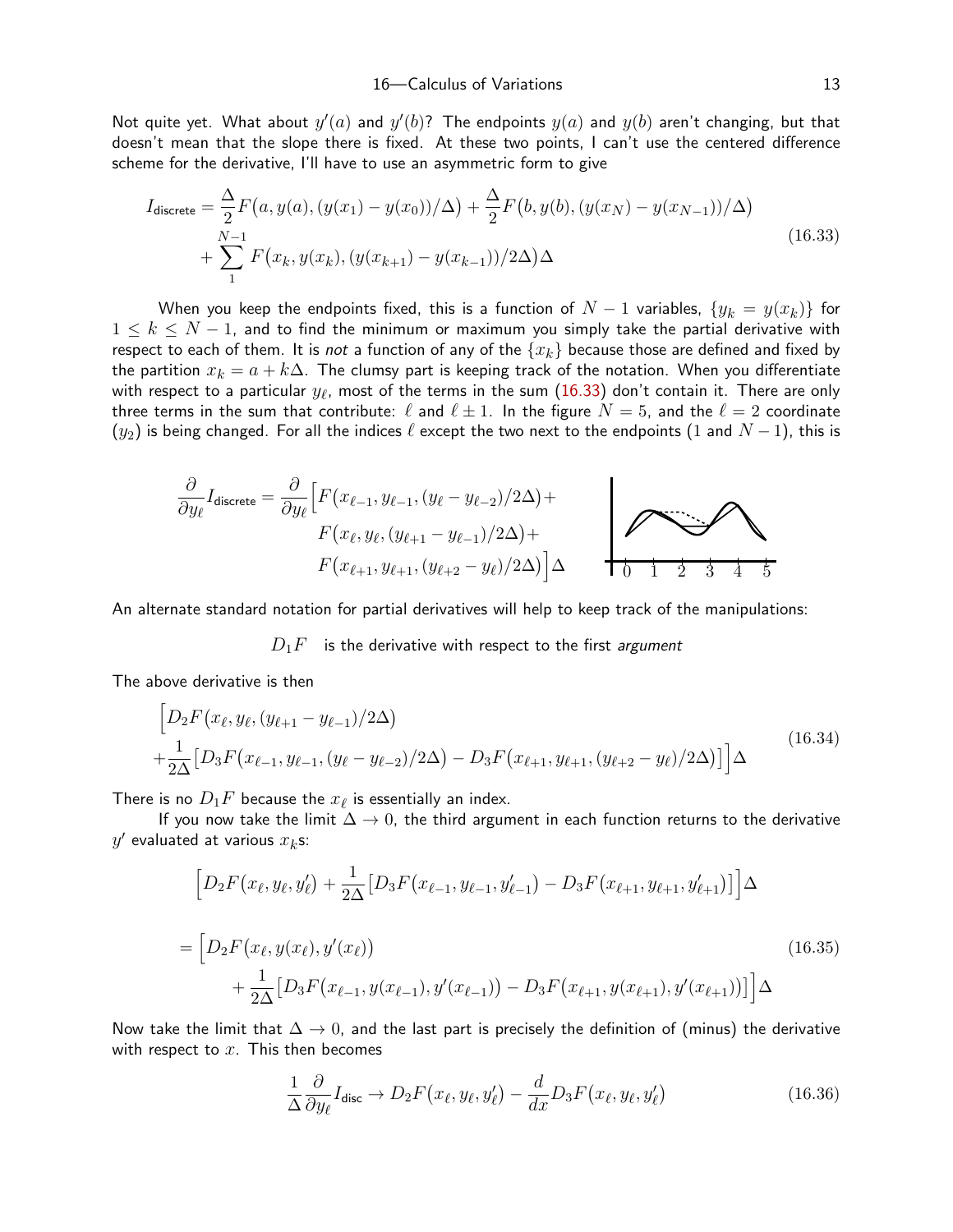Translate this into the notation that I've been using and you have Eq. ([16.1](#page-4-0)0). Why did I divide by  $\Delta$  in the final step? That's the equivalent of looking for the coefficient of both the  $dx$  and the  $\delta y$  in Eq. [\(16.1](#page-4-0)0). It can be useful to retain the discrete approximation of Eq. ([16.3](#page-12-1)4) or ([16.3](#page-12-2)5) to the end of the calculation. This allows you to do numerical calculations in cases where the analytic equations are too hard to manipulate.

Again, not quite yet. The two cases  $\ell = 1$  and  $\ell = N - 1$  have to be handled separately. You need to go back to Eq. ([16.3](#page-12-0)3) to see how they work out. The factors show up in different places, but the final answer is the same. See problem [16.1](#page-24-0)5.

It is curious that when formulating the problem this way, you don't seem to need a partial integration. The result came out automatically. Would that be true with some integration method other other than the trapezoidal rule? See problem [16.1](#page-24-1)6.

#### 16.7 Classical Mechanics

The calculus of variations provides a way to reformulate Newton's equations of mechanics. The results produce efficient techniques to set up complex problems and they give insights into the symmetries of the systems. They also provide alternate directions in which to generalize the original equations.

Start with one particle subject to a force, and the force has a potential energy function  $U$ . Following the traditions of the subject, denote the particle's kinetic energy by  $T$ . Picture this first in rectangular coordinates, where  $T = m\vec{v}^2/2$  and the potential energy is  $U(x_1, x_2, x_3)$ . The functional S depends on the path  $[x_1(t), x_2(t), x_3(t)]$  from the initial to the final point. The integrand is the Lagrangian,  $L = T - U$ .

$$
S[\vec{r}] = \int_{t_1}^{t_2} L(\vec{r}, \dot{\vec{r}}) dt, \quad \text{where} \quad L = T - U = \frac{m}{2} (\dot{x}_1^2 + \dot{x}_2^2 + \dot{x}_3^2) - U(x_1, x_2, x_3) \quad (16.37)
$$

The statement that the functional derivative is zero is

$$
\frac{\delta S}{\delta x_k} = \frac{\partial L}{\partial x_k} - \frac{d}{dt} \left( \frac{\partial L}{\partial \dot{x}_k} \right) = -\frac{\partial U}{\partial x_k} - \frac{d}{dt} (m \dot{x}_k)
$$

Set this to zero and you have

<span id="page-13-0"></span>
$$
m\ddot{x}_k = -\frac{\partial U}{\partial x_k}, \qquad \text{or} \qquad m\frac{d^2\vec{r}}{dt^2} = \vec{F} \tag{16.38}
$$

That this integral of  $L dt$  has a zero derivative is  $\vec{F} = m\vec{a}$ . Now what? This may be elegant, but does it accomplish anything? The first observation is that when you state the problem in terms of this integral it is independent of the coordinate system. If you specify a path in space, giving the velocity at each point along the path, the kinetic energy and the potential energy are well-defined at each point on the path and the integral  $S$  is too. You can now pick whatever bizarre coordinate system that you want in order to do the computation of the functional derivative. Can't you do this with  $\vec{F}= m \vec{a}$ ? Yes, but computing an acceleration in an odd coordinate system is a lot more work than computing a velocity. A second advantage will be that it's easier to handle constraints by this method. The technique of Lagrange multipliers from section 8.12 will apply here too.

Do the simplest example: plane polar coordinates. The kinetic energy is

$$
T = \frac{m}{2}(\dot{r}^2 + r^2\dot{\phi}^2)
$$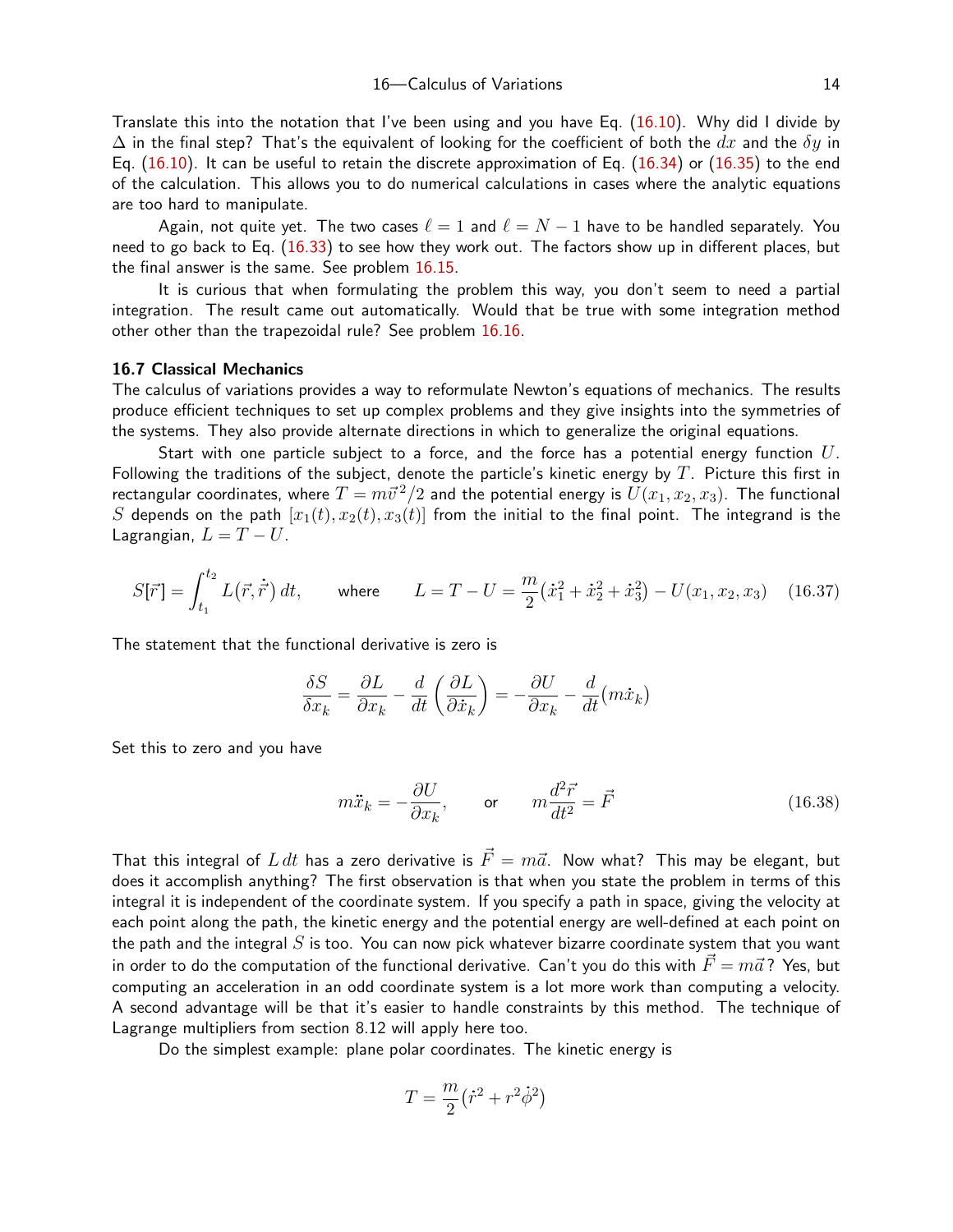The potential energy is a function U of r and  $\phi$ . With the of the Lagrangian defined as  $T - U$ , the variational derivative determines the equations of motion to be

$$
S[r, \phi] = \int_{t_1}^{t_2} L(r(t), \phi(t)) dt \rightarrow
$$
  

$$
\frac{\delta S}{\delta r} = \frac{\partial L}{\partial r} - \frac{d}{dt} \frac{\partial L}{\partial \dot{r}} = mr\dot{\phi}^2 - \frac{\partial U}{\partial r} - m\ddot{r} = 0
$$
  

$$
\frac{\delta S}{\delta \phi} = \frac{\partial L}{\partial \phi} - \frac{d}{dt} \frac{\partial L}{\partial \dot{\phi}} = -\frac{\partial U}{\partial \phi} - m\frac{d}{dt}(r^2\dot{\phi}) = 0
$$

These are the components of  $\vec{F} = m\vec{a}$  in polar coordinates. If the potential energy is independent of  $\phi$ , the second equation says that angular momentum is conserved:  $mr^{2}\dot{\phi}$ .

What do the discrete approximate equations [\(16.3](#page-12-1)4) or ([16.3](#page-12-2)5) look like in this context? Look at the case of one-dimensional motion to understand an example. The Lagrangian is

$$
L = \frac{m}{2}\dot{x}^2 - U(x)
$$

Take the expression in Eq. [\(16.3](#page-12-1)4) and set it to zero.

$$
-\frac{dU}{dx}(x_{\ell}) + \frac{1}{2\Delta} \left[ m(x_{\ell} - x_{\ell-2})/2\Delta - m(x_{\ell+2} - x_{\ell})/2\Delta \right] = 0
$$
  
or 
$$
m \frac{x_{\ell+2} - 2x_{\ell} + x_{\ell-2}}{(2\Delta)^2} = -\frac{dU}{dx}(x_{\ell})
$$
(16.39)

This is the discrete approximation to the second derivative, as in Eq. (11.12).

# 16.8 Endpoint Variation

Following Eq. [\(16.6](#page-2-0)) I restricted the variation of the path so that the endpoints are kept fixed. What if you don't? As before, keep terms to the first order, so that for example  $\Delta t_b \, \delta y$  is out. Because the most common application of this method involves integrals with respect to time, I'll use that integration variable

$$
\Delta S = \int_{t_a + \Delta t_b}^{t_b + \Delta t_b} dt L(t, y(t) + \delta y(t), \dot{y}(t) + \delta \dot{y}(t)) - \int_{t_a}^{t_b} dt L(t, y(t), \dot{y}(t))
$$
  
\n
$$
= \int_{t_a + \Delta t_a}^{t_b + \Delta t_b} dt \left[ L(t, y, \dot{y}) + \frac{\partial L}{\partial y} \delta y + \frac{\partial L}{\partial \dot{y}} \delta \dot{y} \right] - \int_{t_a}^{t_b} dt L(t, y(t), \dot{y}(x))
$$
  
\n
$$
= \left[ \int_{t_b}^{t_b + \Delta t_b} - \int_{t_a}^{t_a + \Delta t_a} \right] dt L(t, y, \dot{y}) + \int_{t_a}^{t_b} dt \left[ \frac{\partial L}{\partial y} \delta y + \frac{\partial L}{\partial \dot{y}} \delta \dot{y} \right]
$$

Drop quadratic terms in the second line: anything involving  $(\delta y)^2$  or  $\delta y \delta y$  or  $(\delta \dot y)^2$ . Similarly, drop terms such as  $\Delta t_a \, \delta y$  in going to the third line. Do a partial integration on the last term

$$
\int_{t_a}^{t_b} dt \frac{\partial L}{\partial \dot{y}} \frac{d \delta y}{dt} = \frac{\partial L}{\partial \dot{y}} \delta y \Big|_{t_a}^{t_b} - \int_{t_a}^{t_b} dt \frac{d}{dt} \left(\frac{\partial L}{\partial \dot{y}}\right) \delta y(t) \tag{16.40}
$$

The first two terms, with the  $\Delta t_a$  and  $\Delta t_b$ , are to first order

$$
\left[\int_{t_b}^{t_b+\Delta t_b} - \int_{t_a}^{t_a+\Delta t_a} \right] dt L(t, y, \dot{y}) = L((t_b, y(t_b), \dot{y}(t_b))\Delta t_b - L((t_a, y(t_a), \dot{y}(t_a))\Delta t_a
$$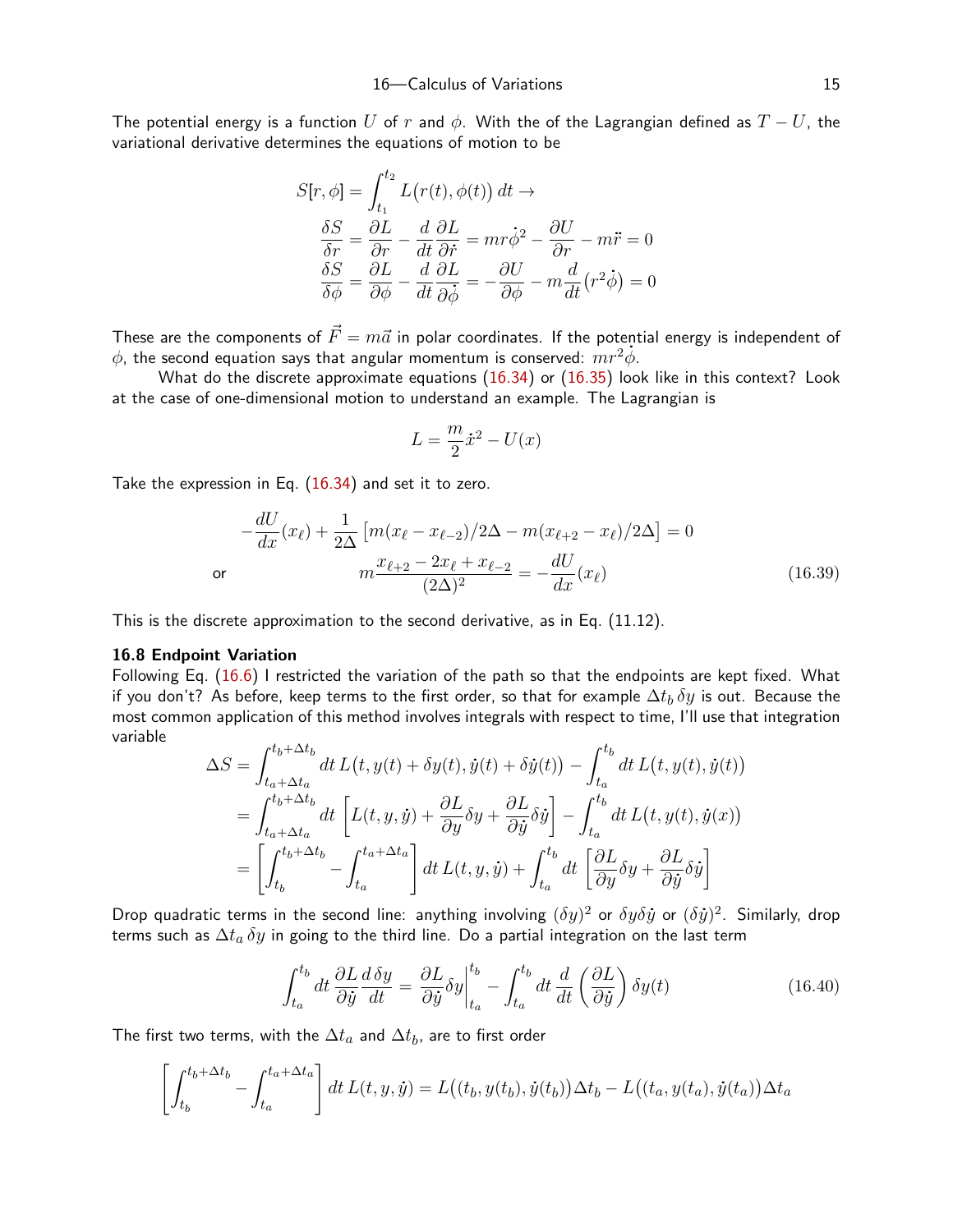This produces an expression for  $\Delta S$ 

<span id="page-15-0"></span>
$$
\Delta S = L((t_b, y(t_b), \dot{y}(t_b)) \Delta t_b - L((t_a, y(t_a), \dot{y}(t_a)) \Delta t_a + \frac{\partial L}{\partial \dot{y}}(t_b) \delta y(t_b) - \frac{\partial L}{\partial \dot{y}}(t_a) \delta y(t_a) + \int_{t_a}^{t_b} dt \left[ \frac{\partial L}{\partial y} - \frac{d}{dt} \left( \frac{\partial L}{\partial \dot{y}} \right) \right] \delta y
$$
(16.41)

Up to this point the manipulation was straight-forward, though you had to keep all the algebra in good order. Now there are some rearrangements needed that are not all that easy to anticipate, adding and subtracting some terms.

Start by looking at the two terms involving  $\Delta t_b$  and  $\delta y(t_b)$  — the first and third terms. The change in the position of this endpoint is not simply  $\delta y(t_b)$ . Even if  $\delta y$  is identically zero the endpoint will change in both the t-direction and in the y-direction because of the slope of the curve  $(\dot{y})$  and the change in the value of  $t$  at the endpoint  $(\Delta t_b).$ 

The total movement of the endpoint at  $t_b$  is horizontal by the amount  $\Delta t_b$ , and it is vertical by the amount  $(\delta y + \dot{y}\Delta t_b)$ . To incorporate this, add and subtract this second term,  $\dot{y}\Delta t$ , in order to produce this combination as a coefficient.



$$
L((t_b, y(t_b), \dot{y}(t_b)) \Delta t_b + \frac{\partial L}{\partial \dot{y}}(t_b) \delta y(t_b)
$$
  
\n
$$
= \left[ L(t_b) \Delta t_b - \frac{\partial L}{\partial \dot{y}}(t_b) \dot{y}(t_b) \Delta t_b \right] + \left[ \frac{\partial L}{\partial \dot{y}}(t_b) \dot{y}(t_b) \Delta t_b + \frac{\partial L}{\partial \dot{y}}(t_b) \delta y(t_b) \right]
$$
  
\n
$$
= \left[ L - \frac{\partial L}{\partial \dot{y}} \dot{y} \right] \Delta t_b + \frac{\partial L}{\partial \dot{y}} \left[ \dot{y} \Delta t_b + \delta y \right]
$$
(16.42)

Do the same thing at  $t_a$ , keeping the appropriate signs. Then denote

$$
p = \frac{\partial L}{\partial \dot{y}},
$$
  $H = p\dot{y} - L,$   $\Delta y = \delta y + \dot{y}\Delta t$ 

H is the Hamiltonian and Eq.  $(16.41)$  $(16.41)$  $(16.41)$  becomes Noether's theorem.

$$
\Delta S = \left[ p\Delta y - H\Delta t \right]_{t_a}^{t_b} + \int_{t_a}^{t_b} dt \left[ \frac{\partial L}{\partial y} - \frac{d}{dt} \left( \frac{\partial L}{\partial \dot{y}} \right) \right] \delta y \tag{16.43}
$$

If the equations of motion are satisfied, the argument of the last integral is zero. The change in  $S$  then comes only from the translation of the endpoint in either the time or space direction. If  $\Delta t$  is zero, and  $\Delta y$  is the same at the two ends, you are translating the curve in space — vertically in the graph. Then

<span id="page-15-1"></span>
$$
\Delta S = p\Delta y \Big|_{t_a}^{t_b} = [p(t_b) - p(t_a)]\Delta y = 0
$$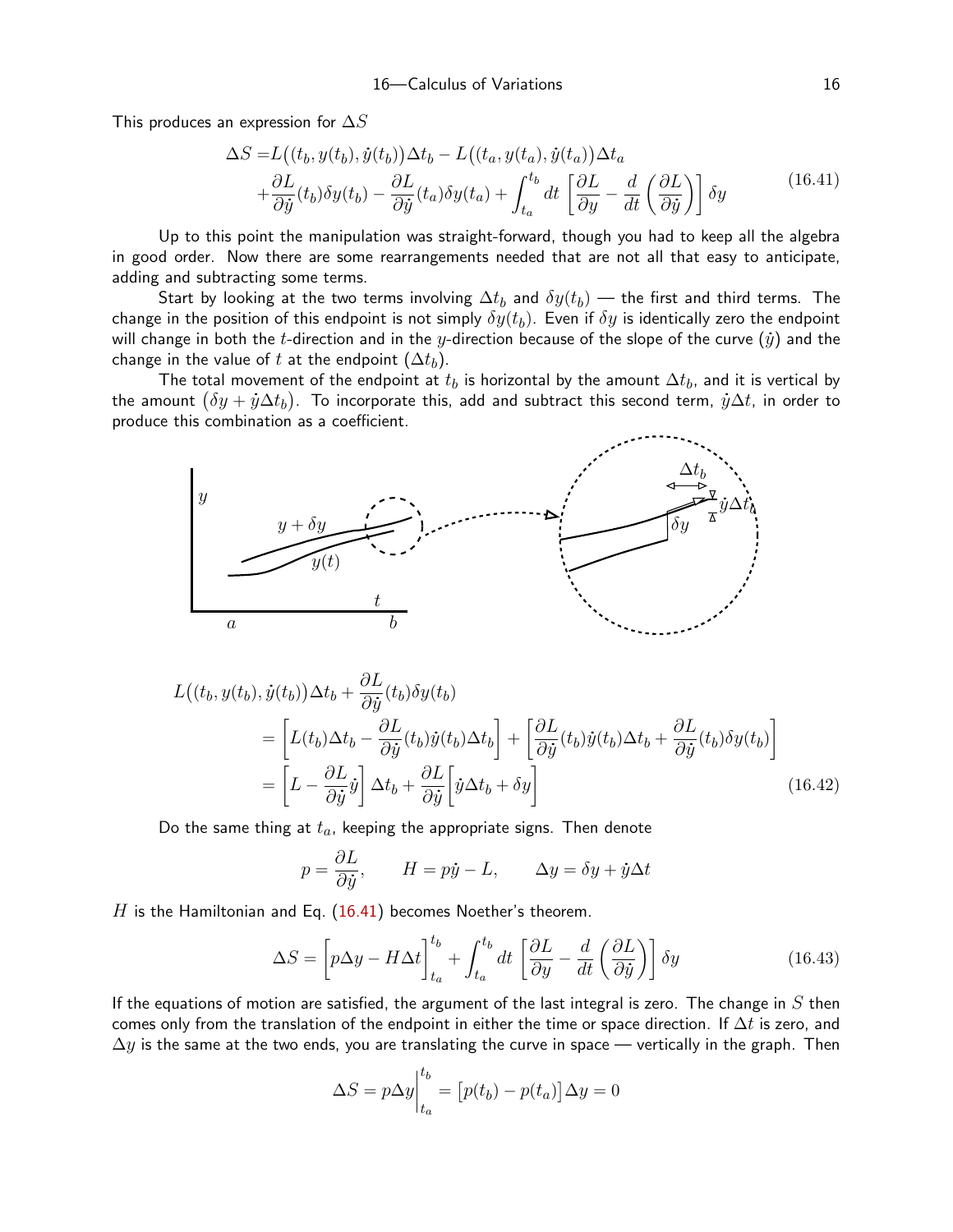If the physical phenomenon described by this equation is invariant under spacial translation, then momentum is conserved.

If you do a translation in time instead of space and S is invariant, then  $\Delta t$  is the same at the start and finish, and

$$
\Delta S = \big[ -H(t_b) + H(t_a) \big] \Delta t = 0
$$

This is conservation of energy. Write out what H is for the case of Eq. ([16.3](#page-13-0)7).

If you write this theorem in three dimensions and require that the system is invariant under rotations, you get conservation of angular momentum. In more complicated system, especially in field theory, there are other symmetries, and they in turn lead to conservation laws. For example conservation of charge is associated with a symmetry called "gauge symmetry" in quantum mechanical systems.

The equation ([16.1](#page-4-0)0), in which the variation  $\delta y$  had the endpoints fixed, is much like a directional derivative in multivariable calculus. For a directional derivative you find how a function changes as the independent variable moves along some specified direction, and in the variational case the direction was specified to be with functions that were tied down at the endpoints. The development of the present section is in the spirit of finding the derivative in all possible directions, not just a special set.

#### 16.9 Kinks

<span id="page-16-0"></span>In all the preceding analysis of minimizing solutions to variational problems, I assumed that everything is differentiable and that all the derivatives are continuous. That's not always so, and it is quite possible for a solution to one of these problems to have a discontinuous derivative somewhere in the middle. These are more complicated to handle, but just because of some extra algebra. An integral such as Eq. ([16.5](#page-2-2)) is perfectly well defined if the integrand has a few discontinuities, but the partial integrations leading to the Euler-Lagrange equations are not. You can apply the Euler-Lagrange equations only in the intervals between any kinks.

If you're dealing with a problem of the standard form  $I[x]=\int_a^b dt\, L(t,x,\dot{x})$  and you want to determine whether there is a kink along the path, there are some internal boundary conditions that have to hold. Roughly speaking they are conservation of momentum and conservation of energy, Eq. ([16.4](#page-17-0)4), and you can show this using the results of the preceding section on endpoint variations.

$$
S = \int_{t_a}^{t_b} dt \, L(t, x, \dot{x}) = \int_{t_a}^{t_m} dt \, L + \int_{t_m}^{t_b} dt \, L
$$

Assume there is a discontinuity in the derivative x at a point in the middle,  $t_m$ . The equation to solve is still  $\delta S/\delta x = 0$ , and for variations of the path that leave the endpoints and the middle point alone you have to satisfy the standard Euler-Lagrange differential equations on the two segments. Now however you also have to set the variation to zero for paths that leave the endpoints alone but move the middle point.



Apply Eq. ([16.4](#page-15-1)3) to each of the two segments, and assume that the differential equations are already satisfied in the two halves. For the sort of variation described in the last two figures, look at the endpoint variations of the two segments. They produce

$$
\delta S = \left[ p\Delta x - H\Delta t \right]_{t_a}^{t_m} + \left[ p\Delta x - H\Delta t \right]_{t_m}^{t_b} = \left[ p\Delta x - H\Delta t \right] (t_m^-) - \left[ p\Delta x - H\Delta t \right] (t_m^+) = 0
$$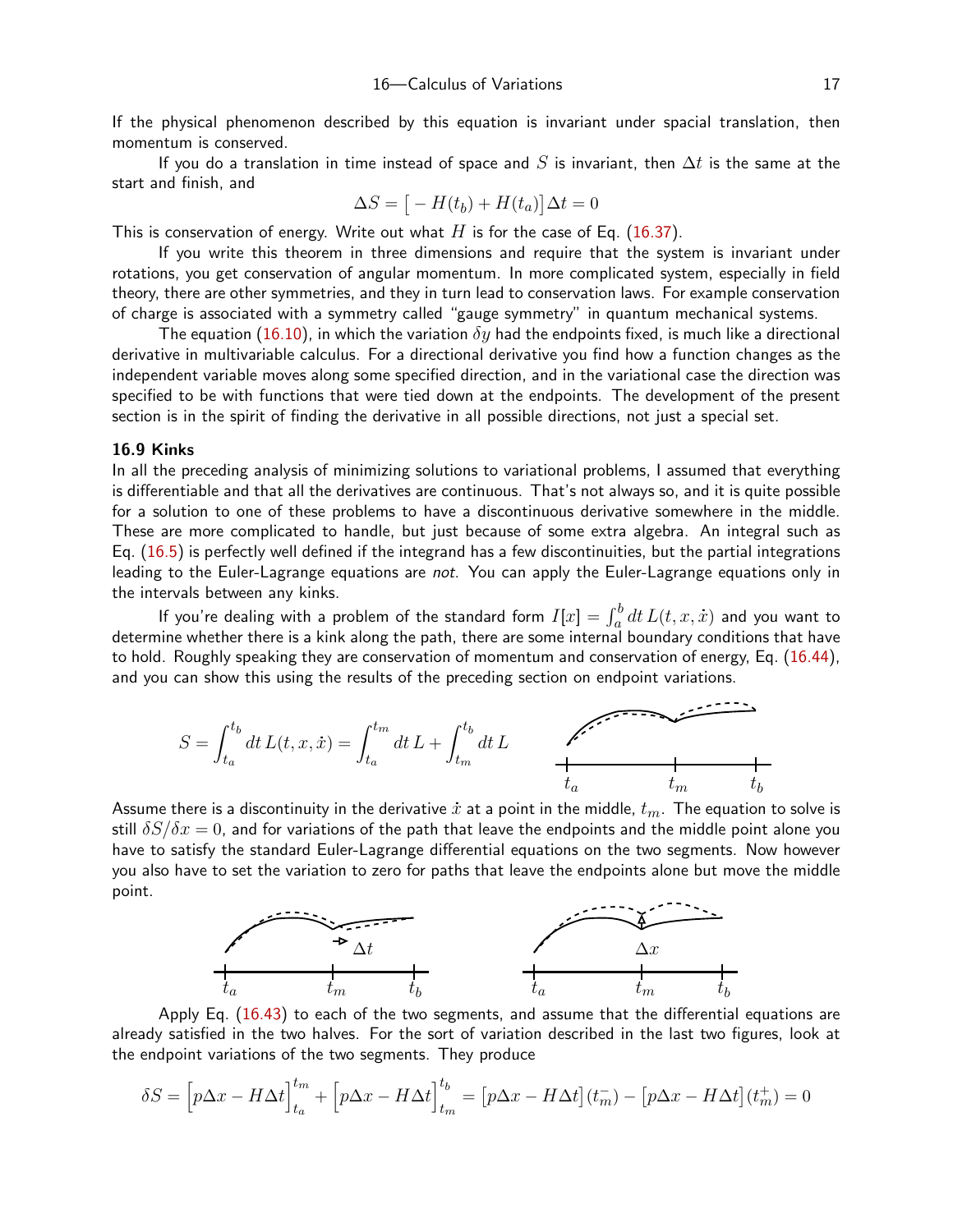These represent the contributions to the variation just above  $t_m$  and just below it. This has to vanish for arbitrary  $\Delta t$  and  $\Delta x$ , so it says

$$
p(t_m^-) = p(t_m^+) \qquad \text{and} \qquad H(t_m^-) = H(t_m^+) \tag{16.44}
$$

These equations, called the Weierstrass-Erdmann conditions, are two equations for the values of the derivative,  $\dot{x}$ , on the two side of  $t_m$ . The two equations for the two unknowns may tell you that there is no discontinuity in the derivative, or if there is then it will dictate the algebraic equations that the two values of  $\dot{x}$  must satisfy. More dimensions means more equations of course.

There is a class of problems in geometry coming under the general heading of Plateau's Problem. What is the minimal surface that spans a given curve? Here the functional is  $\int dA$ , giving the area as a function of the function describing the surface. If the curve is a circle in the plane, then the minimum surface is the spanning disk. What if you twist the circle so that it does not quite lie in a plane? Now it's a tough problem. What if you have two parallel circles? Is the appropriate surface a cylinder? (No.) This subject is nothing more than the mathematical question of trying to describe soap bubbles. They're not all spheres.

<span id="page-17-0"></span>

Do kinks happen often? They are rare in problems that usually come up in physics, and it seems to be of more concern to those who apply these techniques in engineering. For an example that you can verify for yourself however, construct a wire frame in the shape of a cube. You can bend wire or you can make it out of solder, which is much easier to manipulate. Attach a handle to one corner so that you can hold it. Now make a soap solution that you can use to blow bubbles. (A trick to make it work better is to add some glycerine.) Now dip the wire cube into the soap and see what sort of soap film will result, filling in the surfaces among the wires. It is not what you expect, and has several faces that meet at surprising angles. There is a square in the middle. This surface has minimum area among surfaces that span the cube.

#### Example

In Eq. [\(16.1](#page-4-1)2), looking at the shortest distance between two points in a plane, I jumped to a conclusion. To minimize the integral  $\int_a^b f(y') dx$ , use the Euler-Lagrange differential equation:

<span id="page-17-1"></span>
$$
\frac{\partial f}{\partial y} - \frac{d}{dx} \frac{\partial f}{\partial y'} = f'(y')y'' = 0
$$

This seems to say that  $f(y')$  is a constant or that  $y''=0$ , implying either way that  $y=Ax+B$ , a straight line. Now that you know that solutions can have kinks, you have to look more closely. Take the particular example

$$
f(y') = \alpha y'^4 - \beta y'^2
$$
, with  $y(0) = 0$ , and  $y(a) = b$  (16.45)

One solution corresponds to  $y'' = 0$  and  $y(x) = bx/a$ . Can there be others?

Apply the conditions of Eq. ([16.4](#page-17-0)4) at some point between 0 and a. Call it  $x_m$ , and assume that the derivative is not continuous. Call the derivatives on the left and right  $(y'^-)$  and  $(y'^+)$ . The first equation is

$$
p = \frac{\partial L}{\partial y'} = 4\alpha y'^3 - 2\beta y', \quad \text{and} \quad p(x_m^-) = p(x_m^+)
$$
  

$$
4\alpha (y'^{-})^3 - 2\beta (y'^{-}) = 4\alpha (y'^{+})^3 - 2\beta (y'^{+})
$$
  

$$
[(y'^{-}) - (y'^{+})] [(y'^{+})^2 + (y'^{+})(y'^{-}) + (y'^{-})^2 - \beta/2\alpha] = 0
$$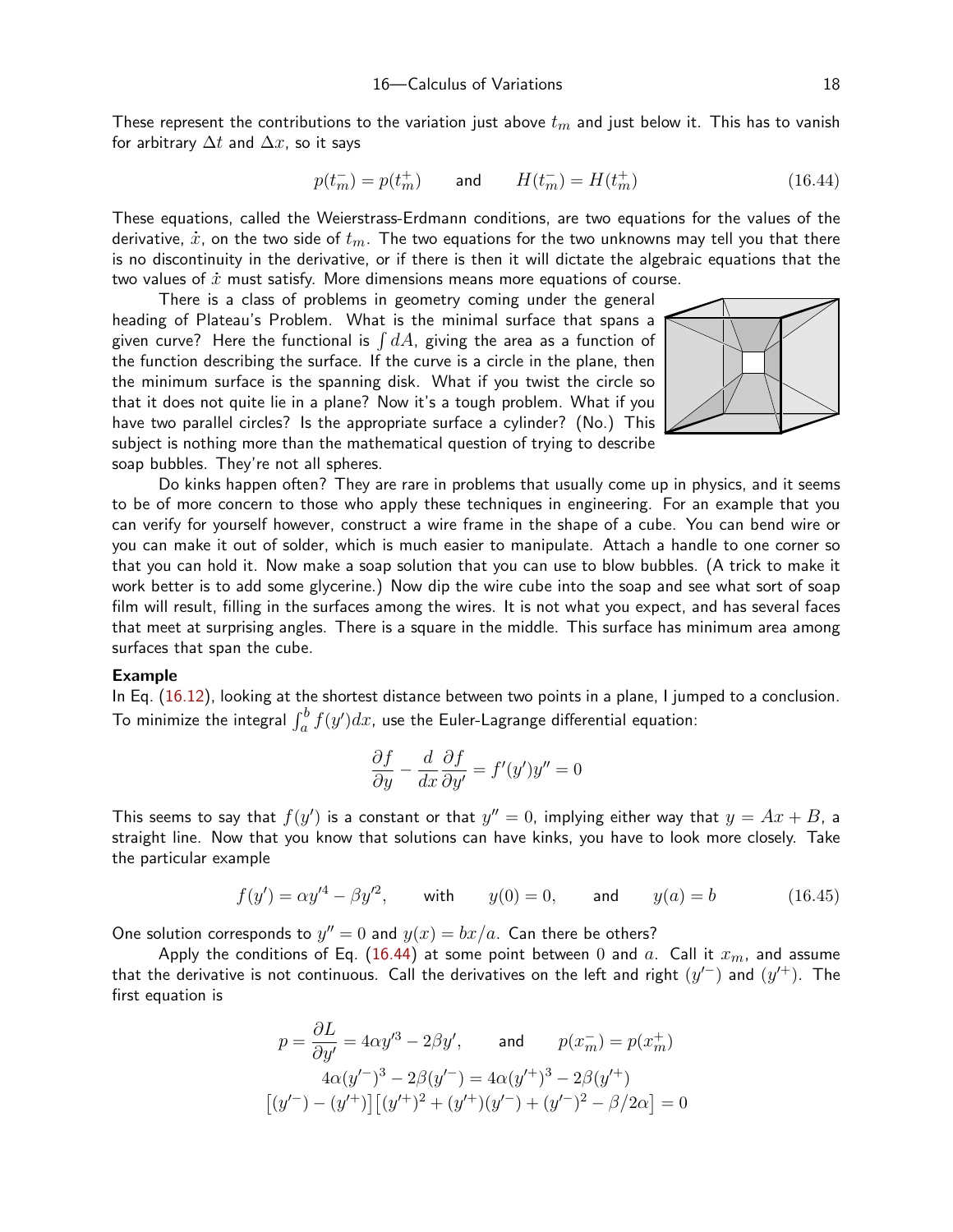If the slope is not continuous, the second factor must vanish.

$$
(y'^{+})^{2} + (y'^{+})(y'^{-}) + (y'^{-})^{2} - \beta/2\alpha = 0
$$

This is one equation for the two unknown slopes. For the second equation, use the second condition, the one on  $H$ .

$$
H = y' \frac{\partial f}{\partial y'} - f, \quad \text{and} \quad H(x_m^-) = H(x_m^+)
$$

$$
H = y' [4\alpha y'^3 - 2\beta y'] - [\alpha y'^4 - \beta y'^2] = 3\alpha y'^4 - \beta y'^2
$$

$$
[(y'^-) - (y'^+)][(y'^+)^3 + (y'^+)^2(y'^-) + (y'^+)(y'^-)^2 + (y'^-)^3 - \beta((y'^+) + (y'^-))/3\alpha] = 0
$$

Again, if the slope is not continuous this is

$$
(y'^{+})^3 + (y'^{+})^2(y'^{-}) + (y'^{+})(y'^{-})^2 + (y'^{-})^3 - \beta((y'^{+}) + (y'^{-}))/3\alpha = 0
$$

These are two equations in the two unknown slopes. It looks messy, but look back at  $H$  itself first. It's even. That means that its continuity will always hold if the slope simply changes sign.

$$
(y^{\prime +}) = -(y^{\prime -})
$$

Can this work in the other (momentum) equation?

$$
(y'^+)^2 + (y'^+)(y'^-) + (y'^-)^2 - \beta/2\alpha = 0 \qquad \text{is now} \qquad (y'^+)^2 = \beta/2\alpha
$$

As long as  $\alpha$  and  $\beta$  have the same sign, this has the solution

$$
(y'^+) = \pm \sqrt{\beta/2\alpha}, \qquad (y'^-) = \mp \sqrt{\beta/2\alpha} \qquad (16.46)
$$

The boundary conditions on the original problem were  $y(0)=0$  and  $y(a)=b.$  Denote  $\gamma=\pm\sqrt{\beta/2\alpha}$ , and  $x_1 = a/2 + b/2\gamma$ , then



The paths labeled 0, 1, and 2 are three solutions that make the variational functional derivative vanish. Which is smallest? Does that answer depend on the choice of the parameters? See problem [16.1](#page-24-2)9.

Are there any other solutions? After all, once you've found three, you should wonder if it stops there. Yes, there are many — infinitely many in this example. They are characterized by the same slopes,  $\pm \gamma$ , but they switch back and forth several times before coming to the endpoint. The same internal boundary conditions ( $p$  and  $H$ ) apply at each corner, and there's nothing in their solutions saying that there is only one such kink.

<span id="page-18-1"></span><span id="page-18-0"></span>

Do you encounter such weird behavior often, with an infinite number of solutions? No, but you see from this example that it doesn't take a very complicated integrand to produce such a pathology.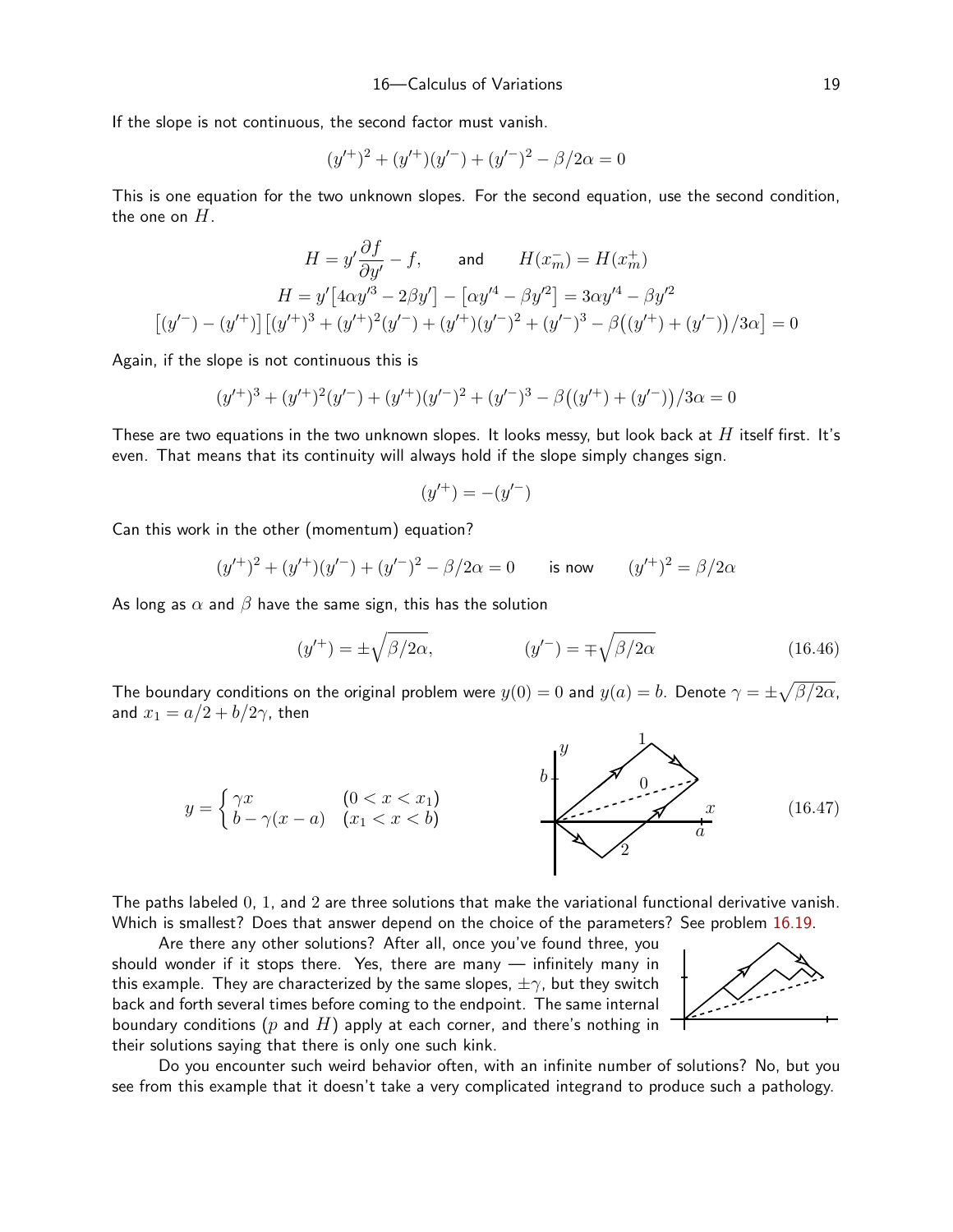## 16.10 Second Order

<span id="page-19-0"></span>Except for a couple of problems in optics in chapter two, 2.35 and 2.39, I've mostly ignored the question about minimum versus maximum.

 $\bullet$  Does it matter in classical mechanics whether the integral,  $\int L\,dt$  is minimum or not in determining the equations of motion? No.

• In geometric optics, does it matter whether Fermat's principle of least time for the path of the light ray is really minimum? Yes, in this case it does, because it provides information about the focus.

• In the calculation of minimum energy electric potentials in a capacitor does it matter? No, but only because it's always a minimum.

• In problems in quantum mechanics similar to the electric potential problem, the fact that you're dealing sometimes with a minimum and sometimes not leads to some serious technical difficulties.

How do you address this question? The same way you do in ordinary calculus: See what happens to the second order terms in your expansions. Take the same general form as before and keep terms through second order. Assume that the endpoints are fixed.

$$
I[y] = \int_{a}^{b} dx F(x, y(x), y'(x))
$$
  
\n
$$
\Delta I = I[y + \delta y] - I[y]
$$
  
\n
$$
= \int_{a}^{b} dx F(x, y(x) + \delta y(x), y'(x) + \delta y'(x)) - \int_{a}^{b} dx F(x, y(x), y'(x))
$$
  
\n
$$
= \int_{a}^{b} dx \left[ \frac{\partial F}{\partial y} \delta y + \frac{\partial F}{\partial y'} \delta y' + \frac{\partial^2 F}{\partial y^2} (\delta y)^2 + 2 \frac{\partial^2 F}{\partial y \partial y'} \delta y \delta y' + \frac{\partial^2 F}{\partial y'^2} (\delta y')^2 \right]
$$
(16.48)

If the first two terms combine to zero, this says the first derivative is zero. Now for the next terms.

Recall the similar question that arose in section 8.11. How can you tell if a function of two variables has a minimum, a maximum, or neither? The answer required looking at the matrix of all the second derivatives of the function — the Hessian. Now, instead of a  $2 \times 2$  matrix as in Eq. (8.31) you have an integral.

<span id="page-19-1"></span>
$$
\langle d\vec{r}, H d\vec{r} \rangle = (dx \ dy) \begin{pmatrix} f_{xx} & f_{xy} \\ f_{yx} & f_{yy} \end{pmatrix} \begin{pmatrix} dx \\ dy \end{pmatrix}
$$

$$
\longrightarrow \int_{a}^{b} dx (\delta y \ \delta y') \begin{pmatrix} F_{yy} & F_{yy'} \\ F_{y'y} & F_{y'y'} \end{pmatrix} \begin{pmatrix} \delta y \\ \delta y' \end{pmatrix}
$$

In the two dimensional case  $\nabla f = 0$  defines a minimum if the product  $\langle d\vec{r}, H\, d\vec{r}\,\rangle$  is positive for all possible directions  $d\vec{r}$ . For this new case the "directions" are the possible functions  $\delta y$  and its derivative  $\delta y'$ .

The direction to look first is where  $\delta y'$  is big. The reason is that I can have a very small  $\delta y$  that has a very big  $\delta y'$ :  $10^{-3}\sin{(10^6x)}$ . If  $\Delta I$  is to be positive in every direction, it has to be positive in this one. That requires  $F_{y'y'} > 0$ .

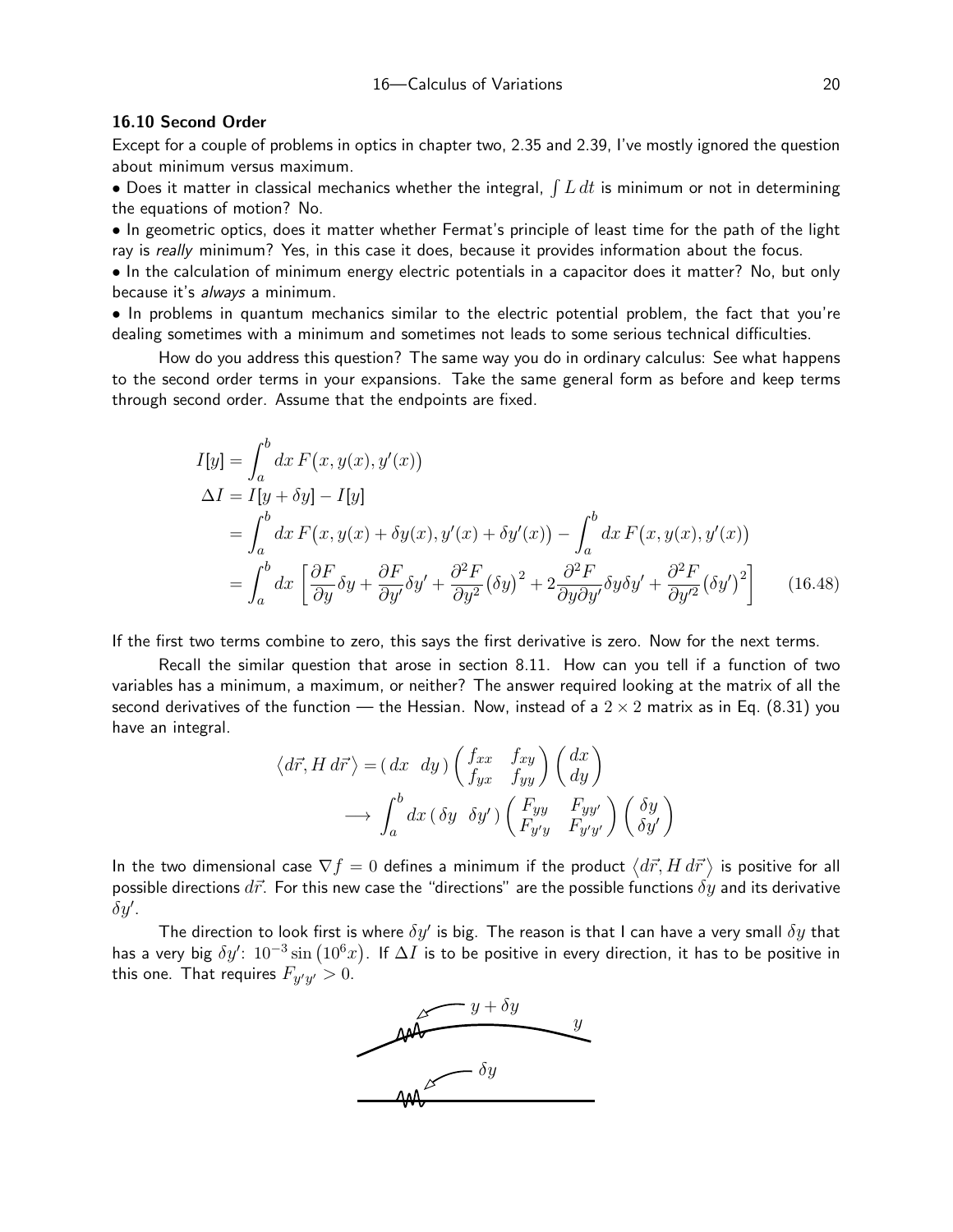Is it really that simple? No. First the  $\delta y$  terms can be important too, and second y can itself have several components. Look at the latter first. The final term in Eq. ([16.4](#page-19-1)8) should be

$$
\int_a^b dx\, \frac{\partial^2 F}{\partial y_m'\partial y_n'} \delta y_m' \delta y_n'
$$

This set of partial derivatives of F is at each point along the curve a Hessian. At each point it has a set of eigenvalues and eigenvectors, and if all along the path all the eigenvalues are always positive, it meets the first, necessary conditions for the original functional to be a minimum. If you look at an example from mechanics, for which the independent variable is time, these  $y_n^\prime$  terms are then  $\dot{x}_n$  instead. Terms such as these typically represent kinetic energy and you expect that to be positive.

An example:

$$
S[\vec{r}] = \int_0^T dt L(x, y, \dot{x}, \dot{y}, t) = \int_0^T dt \frac{1}{2} [\dot{x}^2 + \dot{y}^2 + 2\gamma t \dot{x} \dot{y} - x^2 - y^2]
$$

This is the action for a particle moving in two dimensions  $(x, y)$  with the specified Lagrangian. The equation of motion are

$$
\frac{\delta S}{\delta x} = -x - \ddot{x} - \gamma(t\ddot{y} + \dot{y}) = 0
$$

$$
\frac{\delta S}{\delta y} = -y - \ddot{y} - \gamma(t\ddot{x} + \dot{x}) = 0
$$

If  $\gamma = 0$  you have two independent harmonic oscillators.

The matrix of derivatives of L with respect to  $\dot{x} = \dot{y}_1$  and  $\dot{y} = \dot{y}_2$  is

$$
\frac{\partial^2 L}{\partial \dot{y}_m \partial \dot{y}_n} = \begin{pmatrix} 1 & \gamma t \\ \gamma t & 1 \end{pmatrix}
$$

The eigenvalues of this matrix are  $1\pm\gamma t$ , with corresponding eigenvectors  $\Big(\frac{1}{1}\Big)$ 1  $\Big)$  and  $\Big( \begin{array}{c} 1 \end{array} \Big)$ −1 . This Hessian then says that S should be a minimum up to the time  $t = 1/\gamma$ , but not after that. This is also a singular point of the differential equations for  $x$  and  $y$ .

#### Focus

When the Hessian made from the  $\delta y^{\prime2}$  terms has only positive eigenvalues everywhere, the preceding analysis might lead you to believe that the functional is always a minimum. Not so. That condition is necessary; it is not sufficient. It says that the functional is a minimum with respect to rapidly oscillating  $\delta y$ . It does not say what happens if  $\delta y$  changes gradually over the course of the integral. If this happens, and if the length of the interval of integration is long enough, the  $\delta y'$  terms may be the small ones and the  $(\delta y)^2$  may then dominate over the whole length of the integral. This is exactly what happens in the problems 2.35, 2.39, and [16.1](#page-24-3)7.

When this happens in an optical system, where the functional  $T=\int d\ell/v$  is the travel time along the path, it signals something important. You have a focus. An ordinary light ray obeys Fermat's principle that  $T$  is stationary with respect to small changes in the path. It is a minimum if the path is short enough. A focus occurs when light can go from one point to another by many different paths, and for still longer paths the path is neither minimum nor maximum.

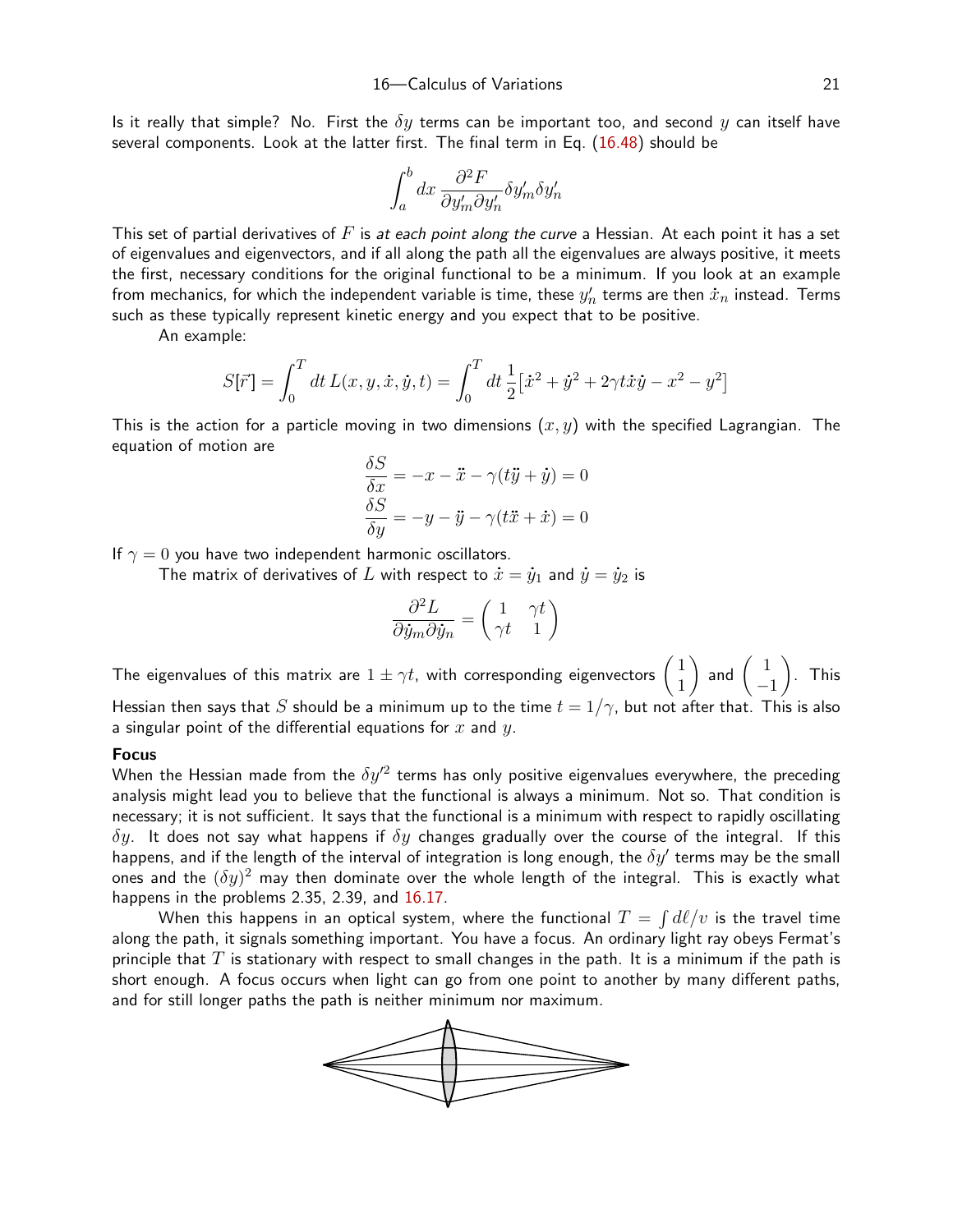In the integral for  $T$ , where the starting point and the ending point are the source and image points, the second order variation will be zero for these long, gradual changes in the path. The straight-line path through the center of the lens takes least time if its starting point and ending point are closer than this source and image. The same path will be a saddle (neither maximum nor minimum) if the points are farther apart than this. This sort of observation led to the development of the mathematical subject called "Morse Theory," a topic that has had applications in studying such diverse subjects as nuclear fission and the gravitational lensing of light from quasars.

### Thin Lens

This provides a simple way to understand the basic equation for a thin lens. Let its thickness be  $t$  and its radius r.



Light that passes through this lens along the straight line through the center moves more slowly as it passes through the thickness of the lens, and takes a time

$$
T_1 = \frac{1}{c}(p+q-t) + \frac{n}{c}t
$$

Light that take a longer path through the edge of the lens encounters no glass along the way, and it takes a time

$$
T_2 = \frac{1}{c} \left[ \sqrt{p^2 + r^2} + \sqrt{q^2 + r^2} \right]
$$

If p and q represent the positions of a source and the position of its image at a focus, these two times should be equal. At least they should be equal in the approximation that the lens is thin and when you keep terms only to the second order in the variation of the path.

$$
T_2 = \frac{1}{c} \left[ p \sqrt{1 + r^2/p^2} + q \sqrt{1 + r^2/q^2} \right] = \frac{1}{c} \left[ p \left( 1 + r^2/2p^2 \right) + q \left( 1 + r^2/2q^2 \right) \right]
$$

Equate  $T_1$  and  $T_2$ .

<span id="page-21-0"></span>
$$
(p+q-t) + nt = \left[ p(1+r^2/2p^2) + q(1+r^2/2q^2) \right]
$$

$$
(n-1)t = \frac{r^2}{2p} + \frac{r^2}{2q}
$$

$$
\frac{1}{p} + \frac{1}{q} = \frac{2(n-1)t}{r^2} = \frac{1}{f}
$$
(16.49)

This is the standard equation describing the focusing properties of thin lenses as described in every elementary physics text that even mentions lenses. The focal length of the lens is then  $f=r^2/2(n\!-\!1)t.$ That is not the expression you usually see, but it is the same. See problem [16.2](#page-24-4)1. Notice that this equation for the focus applies whether the lens is double convex or plano-convex or meniscus:  $\parallel$ . If you allow the thickness  $t$  to be negative (equivalent to saying that there's an extra time delay at the edges instead of in the center), then this result still works for a diverging lens, though the analysis leading up to it requires more thought.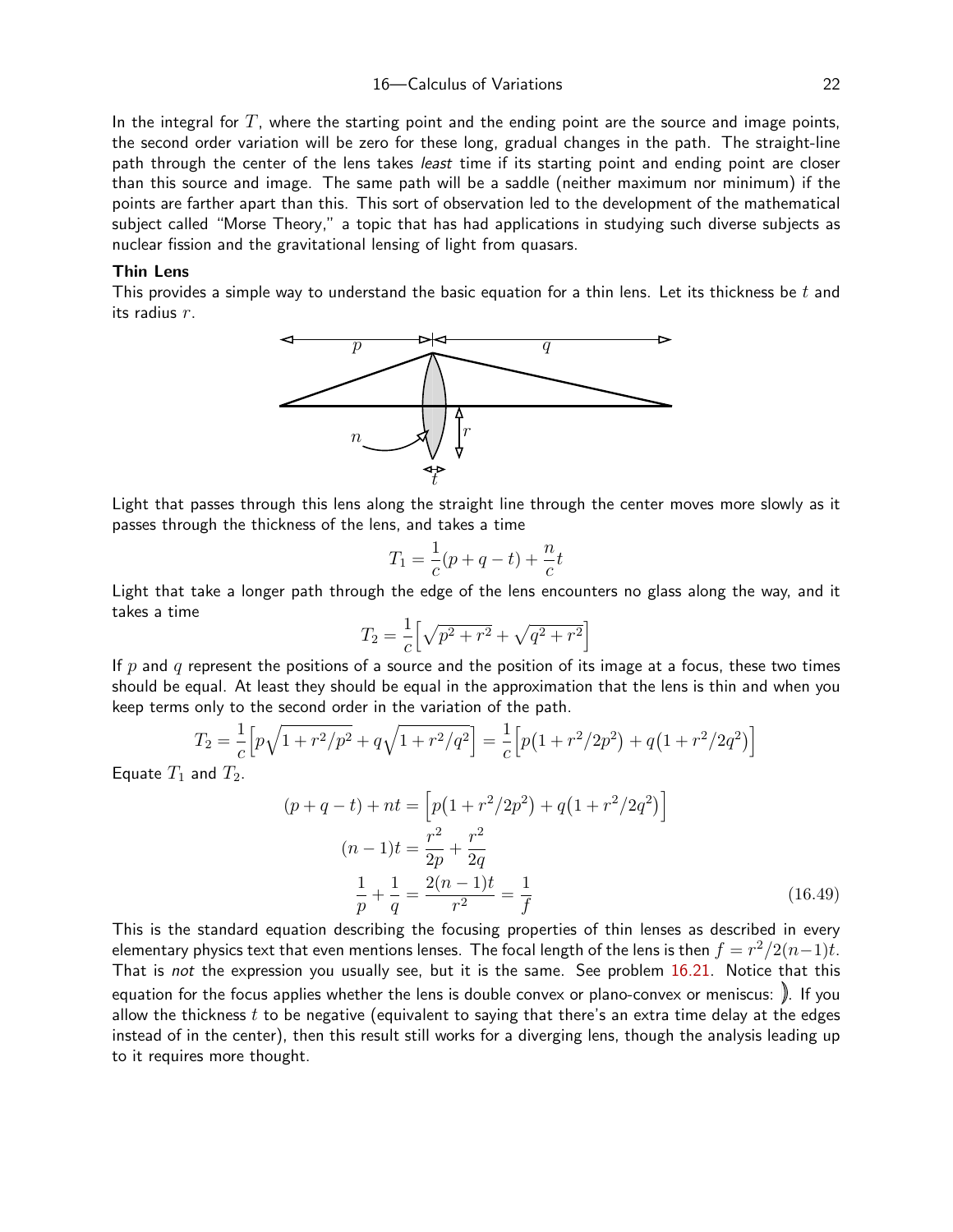## Exercises

**1** For the functional  $F[x] = x(0) + \int_0^{\pi} dt (x(t)^2 + \dot{x}(t)^2)$  and the function  $x(t) = 1 + t^2$ , evaluate  $F[x]$ .

 $2$  For the functional  $F[x]=\int_0^1 dt\, x(t)^2$  with the boundary conditions  $x(0)=0$  and  $x(1)=1$ , what is the minimum value of  $F$  and what function  $x$  gives it? Start by drawing graphs of various  $x$  that satisfy these boundary conditions. Is there any reason to require that  $x$  be a continuous function of  $t$ ?

3 With the functional F of the preceding exercise, what is the functional derivative  $\delta F/\delta x$ ?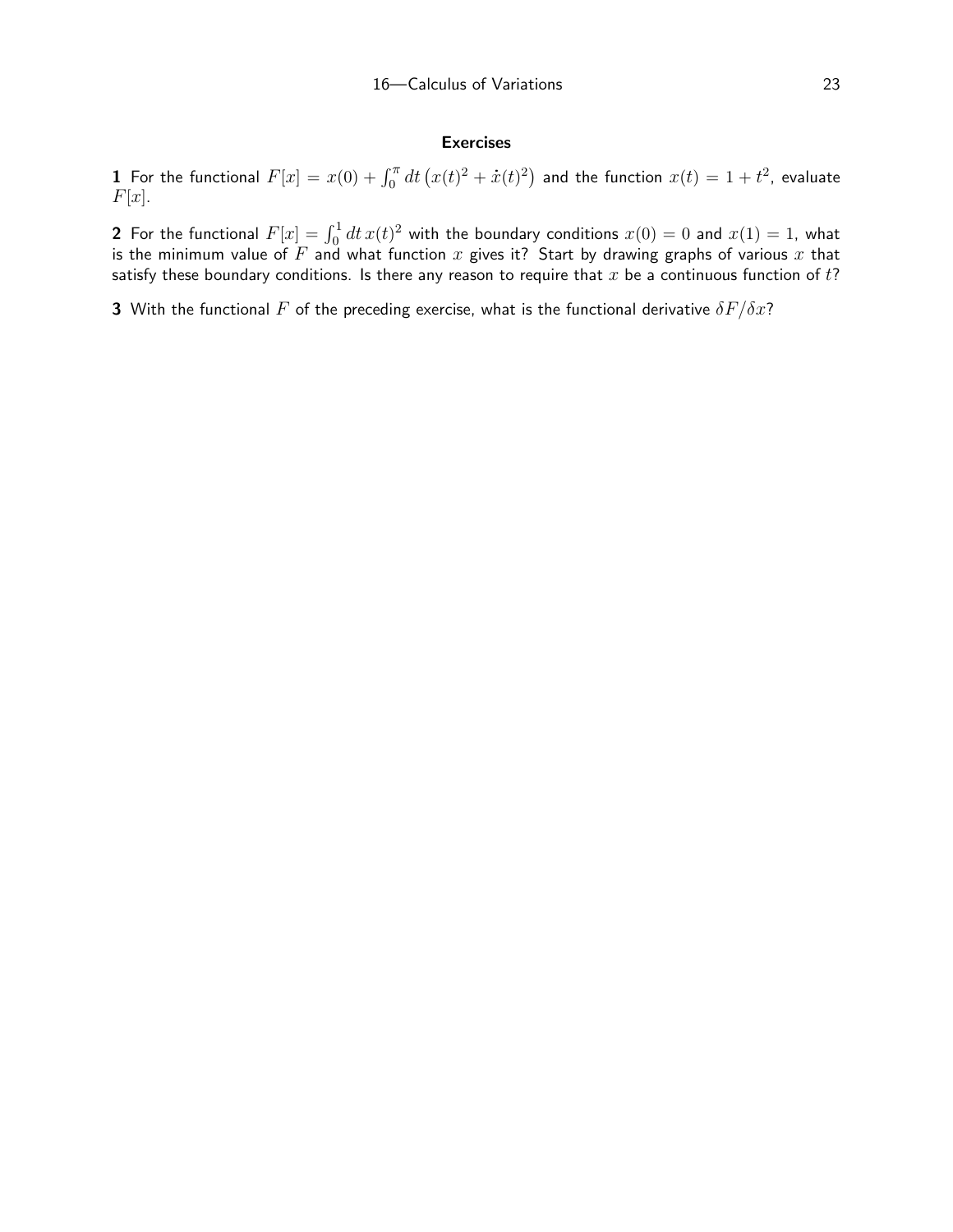#### Problems

16.1 You are near the edge of a lake and see someone in the water needing help. What path do you take to get there in the shortest time? You can run at a speed  $v_1$  on the shore and swim at a probably slower speed  $v_2$  in the water. Assume that the edge of the water forms a straight line, and express your result in a way that's easy to interpret, not as the solution to some quartic equation. Ans: Snell's Law.

<span id="page-23-1"></span>16.2 The cycloid is the locus of a point that is on the edge of a circle that is itself rolling along a straight line — a pebble caught in the tread of a tire. Use the angle of rotation as a parameter and find the parametric equations for  $x(\theta)$  and  $y(\theta)$  describing this curve. Show that it is Eq. ([16.1](#page-6-2)7).

16.3 In Eq. [\(16.1](#page-6-2)7), describing the shortest-time slide of a particle, what is the behavior of the function for  $y\ll a$ ? In figuring out the series expansion of  $w=\cos^{-1}(1-t)$ , you may find it useful to take the cosine of both sides. Then you should be able to find that the two lowest order terms in this expansion cosine or both sides. Then you should be able to find that the two lowest order<br>are  $w = \sqrt{2t} - t^{3/2}/12\sqrt{2}$ . You will need both terms. Ans:  $x = \sqrt{2y^3/a}/3$ 

**16.4** The dimensions of an ordinary derivative such as  $dx/dt$  is the quotient of the dimensions of the numerator and the denominator (here  $L/T$ ). Does the same statement apply to the functional derivative?

<span id="page-23-2"></span>a plane surface. Assume two straight line segments from the starting point to the  $h_1$ 16.5 Use Fermat's principle to derive both Snell's law and the law of reflection at ending point and minimize the total travel time of the light. The drawing applies to Snell's law, and you can compute the travel time of the light as a function of the coordinate  $x$  at which the light hits the surface and enters the higher index medium.



<span id="page-23-3"></span>**16.6** Analyze the path of light over a roadway starting from Eq. ([16.2](#page-7-0)3) but using x as the independent variable instead of  $y$ .

16.7 (a) Fill in the steps leading to Eq. ([16.3](#page-11-1)1). And do you understand the point of the rearrangements that I did just preceding it? Also, can you explain why the form of the function Eq. ([16.3](#page-10-0)0) should have been obvious without solving any extra boundary conditions? (b) When you can explain that in a few words, then what general cubic polynomial can you use to get a still better result?

**16.8** For the function  $F(x, y, y') = x^2 + y^2 + y'^2$ , explicitly carry through the manipulations leading to Eq. [\(16.4](#page-15-0)1).

**16.9** Use the explicit variation in Eq. ([16.8](#page-3-1)) and find the minimum of that function of  $\epsilon$ . Compare that minimum to the value found in Eq. [\(16.1](#page-4-2)1). Ans: 1.64773

16.10 Do either of the functions, Eqs. ([16.2](#page-10-1)9) or [\(16.3](#page-10-0)0), satisfy Laplace's equation?

**16.11** For the function  $F(x,y,y') = x^2 + y^2 + y'^2$ , repeat the calculation of  $\delta I$  only now keep all the higher order terms in  $\delta y$  and  $\delta y'$ . Show that the solution Eq. ([16.1](#page-4-2)1) is a minimum.

<span id="page-23-0"></span>16.12 Use the techniques leading to Eq. [\(16.2](#page-6-3)1) in order to solve the brachistochrone problem Eq. [\(16.1](#page-5-0)3) again. This time use x as the independent variable instead of y.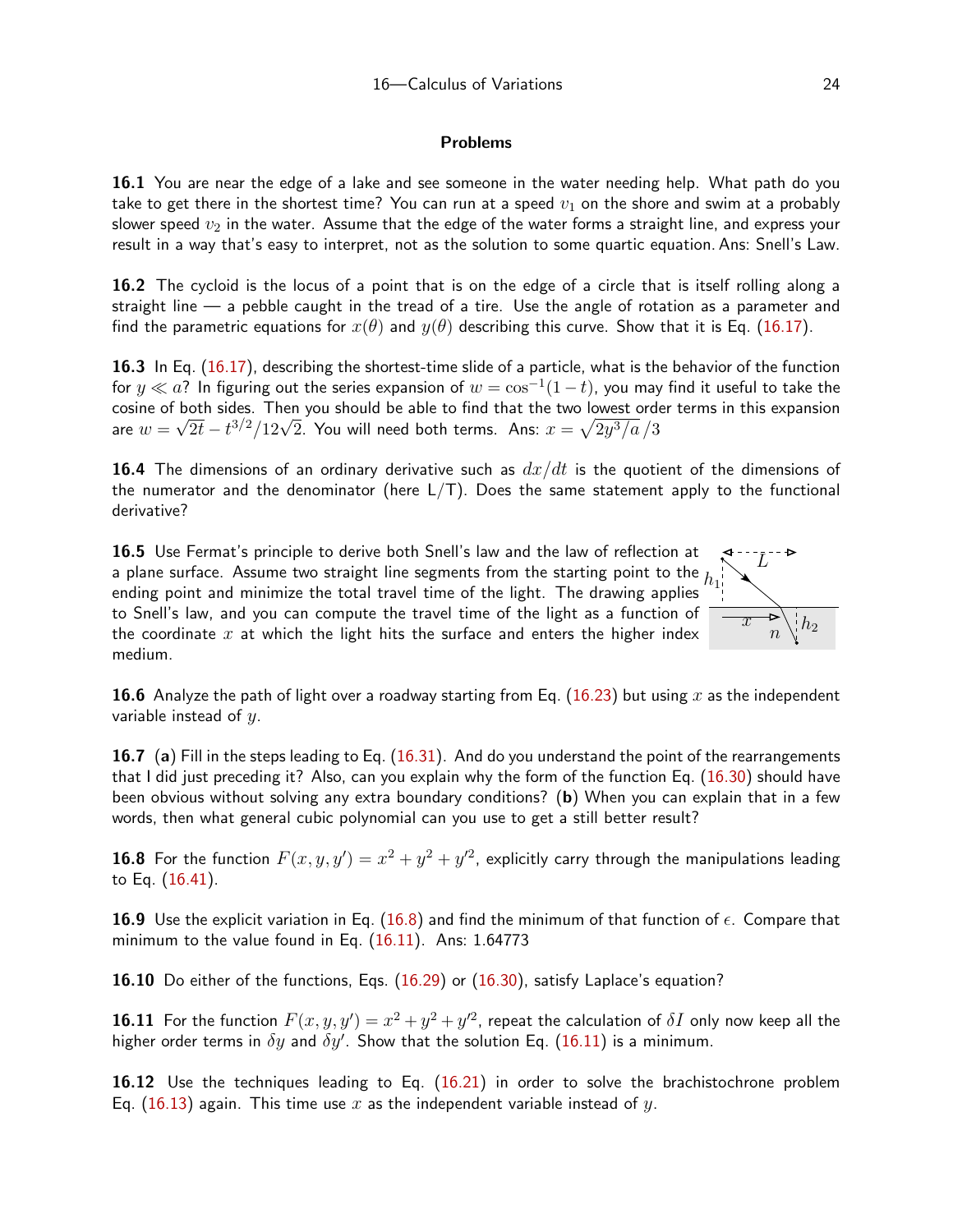16.13 On a right circular cylinder, find the path that represents the shortest distance between two points.  $d\ell^2 = dz^2 + R^2 d\phi^2$ .

16.14 Put two circular loops of wire in a soap solution and draw them out, keeping their planes parallel. If they are fairly close you will have a soap film that goes from one ring to the other, and the minimum energy solution is the one with the smallest area. What is the shape of this surface? Use cylindrical coordinates to describe the surface. It is called a catenoid, and its equation involves a hyperbolic cosine.

<span id="page-24-0"></span>16.15 There is one part of the derivation going from Eq. ([16.3](#page-12-0)3) to ([16.3](#page-12-3)6) that I omitted: the special cases of  $\ell = 1$  and  $\ell = N - 1$ . Go back and finish that detail, showing that you get the same result even in this case.

<span id="page-24-1"></span>16.16 Section [16.6](#page-11-0) used the trapezoidal rule for numerical integration and the two-point centered difference for differentiation. What happens to the derivation if (a) you use Simpson's rule for integration or if  $(\mathbf{b})$  you use an asymmetric differentiation formula such as  $y'(0) \approx [y(h) - y(0)]/h?$ 

<span id="page-24-3"></span> ${\bf 16.17}\;$  For the simple harmonic oscillator,  $L=m\dot{x}^2/2-m\omega^2x^2/2.$  Use the time interval  $0 < t < T$  so that  $S=\int_0^TL\,dt$  and find the equation of motion from  $\delta S/\delta x=0$ . When the independent variable  $x$ is changed to  $x+\delta x$ , keep the second order terms in computing  $\delta S$  this time and also make an explicit choice of

$$
\delta x(t) = \epsilon \sin(n\pi t/T)
$$

For integer  $n = 1, 2...$  this satisfies the boundary conditions that  $\delta x(0) = \delta x(T) = 0$ . Evaluate the change is S through second order in  $\epsilon$  (that is, do it exactly). Find the conditions on the interval T so that the solution to  $\delta S/\delta x = 0$  is in fact a minimum. Then find the conditions when it isn't, and what is special about the T for which  $S[x]$  changes its structure? Note: This T is defined independently from  $\omega$ . It's specifies an arbitrary time interval for the integral.

16.18 Eq. ([16.3](#page-13-0)7) describes a particle with a specified potential energy. For a charge in an electromagnetic field let  $U = qV(x_1, x_2, x_3, t)$  where V is the electric potential. Now how do you include magnetic effects? Add another term to L of the form  $C\vec{r} \cdot \vec{A}(x_1, x_2, x_3, t)$ . Figure out what the Lagrange equations are, making  $\delta S/\delta x_k = 0$ . What value must C have in order that this matches  $\vec{F} = q(\vec{E}+\vec{v}\times\vec{B}) = m\vec{a}$  with  $\vec{B}=\nabla\times\vec{A}$ ? What is  $\vec{E}$  in terms of V and  $\vec{A}$ ? Don't forget the chain rule. Ans:  $C = q$  and then  $\vec{E} = -\nabla V - \partial \vec{A}/\partial t$ 

<span id="page-24-2"></span>16.19 (a) For the solutions that spring from Eq. ([16.4](#page-18-0)6), which of the three results shown have the largest and smallest values of  $\int fdx$ ? Draw a graph of  $f(y')$  and see where the characteristic slope of Eq. [\(16.4](#page-18-0)6) is with respect to the graph.

(b) There are circumstances for which these kinked solutions, Eq.  $(16.47)$  $(16.47)$  $(16.47)$  do and do not occur; find them and explain them.

<span id="page-24-4"></span>**16.20** What are the Euler-Lagrange equations for  $I[y] = \int_a^b dx\, F(x,y,y',y'')$ ?

16.21 The equation for the focal length of a thin lens, Eq. ([16.4](#page-21-0)9), is not the traditional one found in most texts. That is usually expressed in terms of the radii of curvature of the lens surfaces. Show that this is the same. Also note that Eq. [\(16.4](#page-21-0)9) is independent of the optics sign conventions for curvature.